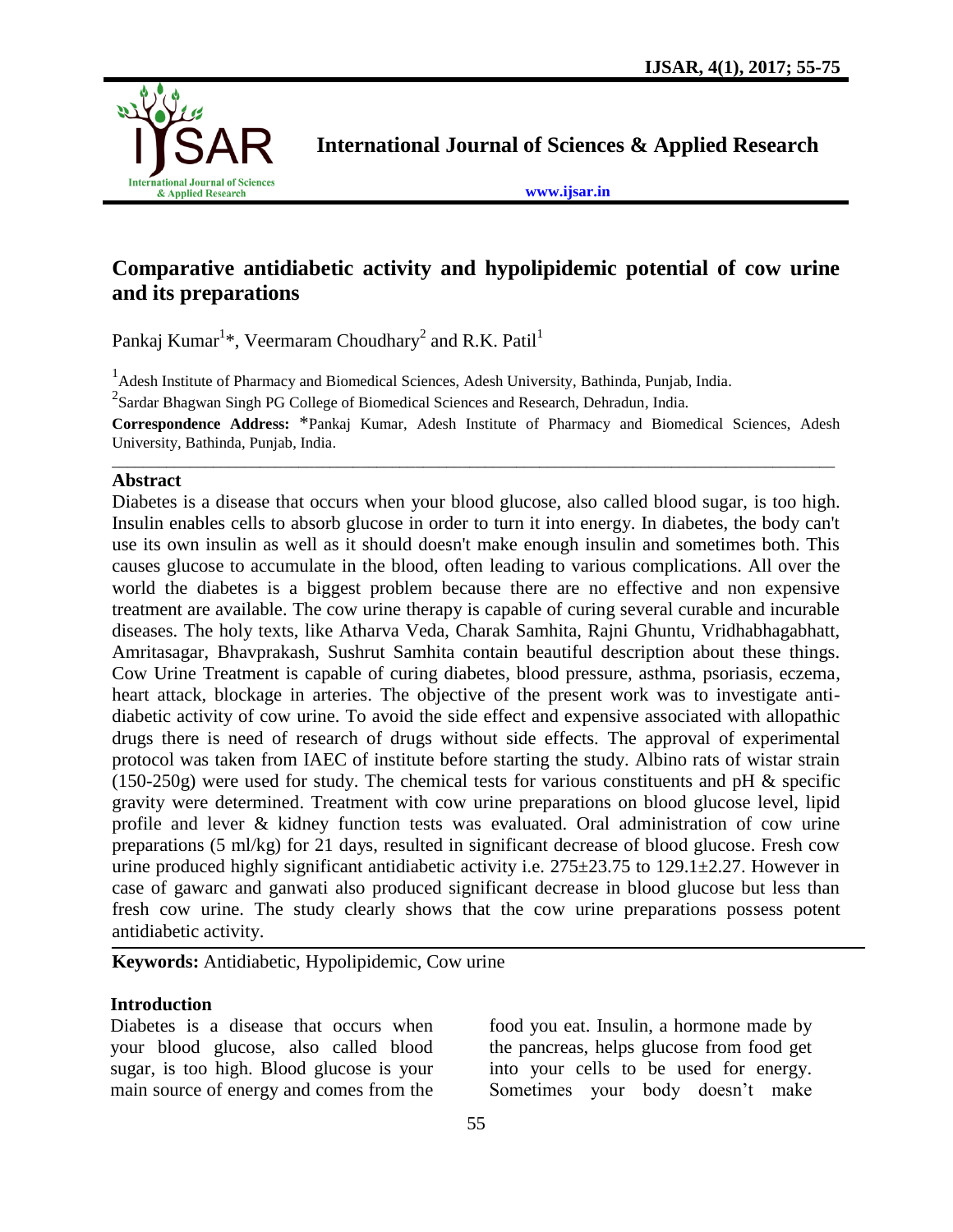enough-or any-insulin or doesn't use insulin well.[1] Glucose then stays in your blood and doesn't reach your cells. Diabetes, often referred to by doctors as diabetes mellitus, describes a group of metabolic diseases in which the person has high blood glucose (blood sugar), either because insulin production is inadequate, or because the body's cells do not respond properly to insulin, or both. Patients with high blood sugar will typically experience polyuria (frequent urination), they will become increasingly thirsty (polydipsia) and hungry (polyphagia). Insulin enables cells to absorb glucose in order to turn it into energy. In diabetes, the body can't use its own insulin as well as it should doesn't make enough insulin, and sometimes both. This causes glucose to accumulate in the blood, often leading to various complications. The American Diabetes Association reported in 2009 that there are 23.6 million children and adults in the United States 7.8% of the population, who have diabetes. While an estimated 17.9 million in the US alone have been diagnosed with diabetes, nearly one in four (5.7 million) diabetics are unaware that they have the disease.[2]

### **Types of diabetes**

Type 1: Insulin-dependent diabetes mellitus (IDDM), juvenile onset diabetes mellitus: There is β cell destruction in pancreatic islets majority of cases are autoimmune (type 1A). Antibodies that destroy β cells are detectable in blood, but some are idiopathic (type 1B). In all type 1 cases circulating insulin levels are low or very low, and patients are more prone to ketosis. This type is less common and has a low degree of genetic predisposition results from the body's failure to produce insulin. It is estimated that 5-10% of persons who are diagnosed with diabetes have type 1diabetes. Presently almost all

persons with type 1 diabetes must take insulin injections.

Type 2 : Non insulin-dependent diabetes mellitus (NIDDM), maturity onset diabetes mellitus: There is no loss or moderate reduction in β cell mass; insulin in circulation is low, normal or even high, no anti β-cell antibody is demonstrable; has a high degree of genetic predisposition; generally has a late onset (past middle age). Over 90% cases are type 2 diabetes mellitus(DM). Causes may be: Type 2 Results from Insulin resistance, a condition in which cells fail to use insulin properly, sometimes combined with relative insulin deficiency. Many people designated to develop type 2 diabetes spend many years in a state of Pre-diabetes: termed as a condition that occurs when a person's blood glucose levels are higher than normal but not high enough for a diagnosis of type 2 diabetes. As of 2009 there are 57 million Americans who have pre-diabetes.

- Abnormality in gluco-receptor of  $\beta$ cells so that they respond at higher glucose concentration or relative β cell deficiency.
- Reduced sensitivity of peripheral tissues to insulin: reduction in number of insulin receptors, 'down regulation' of insulin receptors. Many hypertensives are hyperinsulinaemic, but normoglycaemic; exhibit insulin resistance associated with dyslipidaemia (metabolic syndrome). Hyperinsulinaemia *per se* has been implicated in causing angiopathy.
- Excess of hyperglycaemic hormones (glucagon, etc.)/obesity: cause relative insulin deficiency—the β cells lag behind.
- Gestational diabetes: Pregnant women who have never had diabetes before but who have high blood sugar (glucose) levels during pregnancy are said to have gestational diabetes. Gestational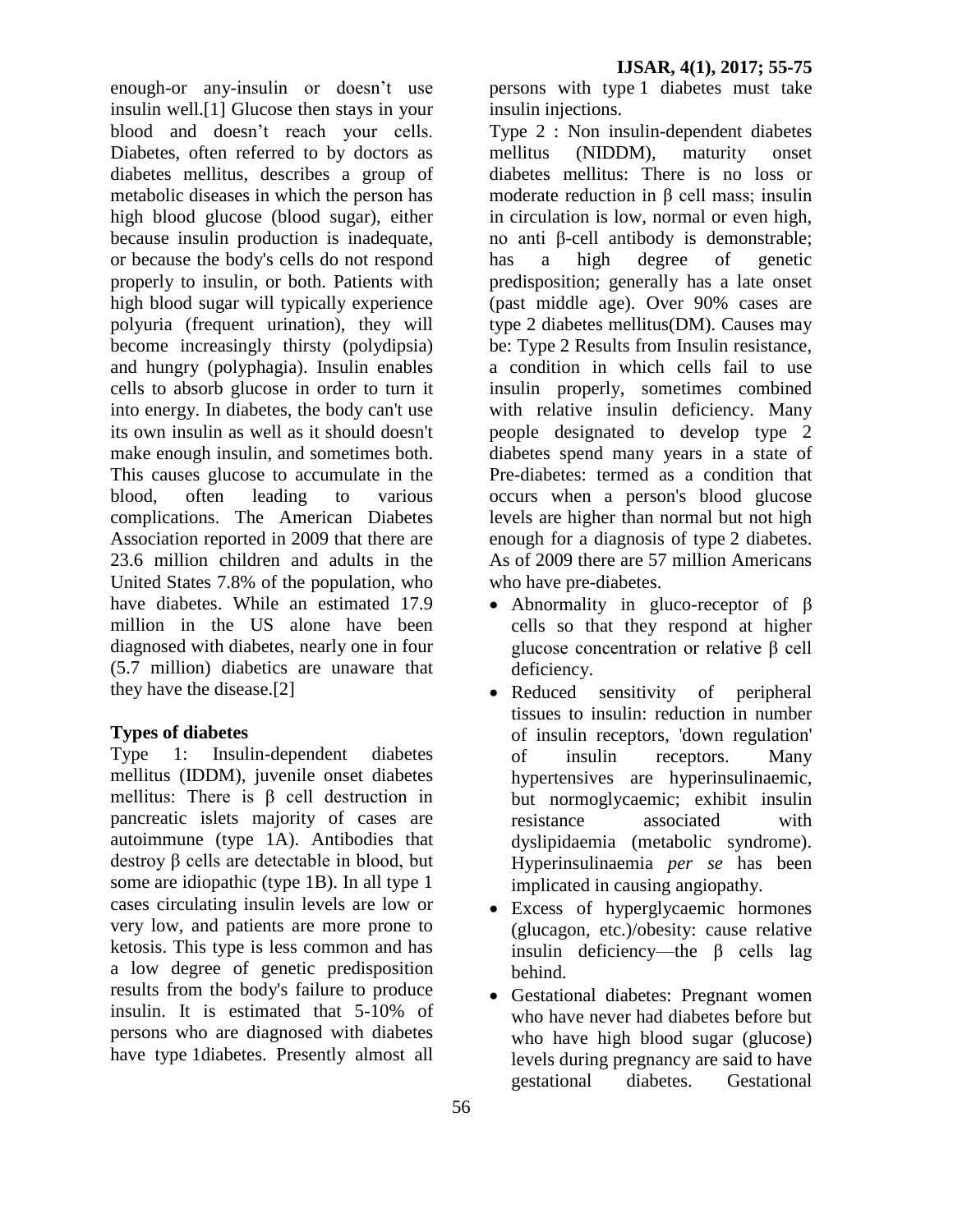diabetes affects about 4% of all pregnant women. It may precede development of type 2 (or rarely type 1).

• Many other forms of diabetes mellitus are categorized separately from these. Examples include congenital diabetes due to genetic defects of insulin secretion, cystic fibrosis-related diabetes, steroid diabetes induced by high doses of glucocorticoids, and several forms of monogenic diabetes.<sup>[1,2]</sup>

The classical symptoms of diabetes are [polyuria,](http://en.wikipedia.org/wiki/Polyuria) [polydipsia,](http://en.wikipedia.org/wiki/Polydipsia) weight loss, fatigability and increased thirst and consequent increased fluid intake.

Insulin is the principal hormone that regulates uptake of glucose from the blood into most cells (primarily muscle and fat cells, but not central nervous system cells). Therefore deficiency of insulin or the insensitivity of its receptors plays a central role in all forms of diabetes mellitus. **[4]**

Most of the carbohydrates in food are converted within a few hours to the monosaccharide glucose, the principal carbohydrate found in blood and used by the body as fuel. The most significant exceptions are fructose, most disaccharides (except

sucrose and in some people lactose), and all more complex polysaccharides, with the outstanding exception of starch. **[4]**

### **Treatment of Diabetes Insulin**

Insulin was discovered in 1921 by Banting and Best who demonstrated the hypoglycaemic action of an extract of pancreas prepared after degeneration of the exocrine part due to ligation of pancreatic duct. It was first obtained in pure crystalline form in 1926 and the chemical structure was fully worked out in 1956 by Sanger. Insulin is a two chain polypeptide having 51 amino acids and MW about

6000. The A-chain has 21 while B-chain has 30 amino acids. Pork insulin is more homologous to human insulin than is beef insulin. The A and B chains are held together by two disulfide bonds. Insulin is synthesized in the β cells of pancreatic islets as a single chain peptide Preproinsulin (110 A A) from which 24 AAs are first removed to produce Proinsulin. The connecting or 'C' peptide (35 AA) is split off by proteolysis in Golgi apparatus; both insulin and C peptide are stored in granules within the cell. The C peptide is secreted in the blood along with insulin.

# **Oral hypoglycaemic drugs**

These drugs lower blood glucose levels and are effective orally. The main drawback of insulin is-it must be given by injection. Orally active drugs have always been searched.

*(A) Sulfonylureas* **First generation**  Tolbutamide Chlorpropamide **Second generation** Glibenclamide (Glyburide) Glipizide Gliclazide Glimepiride *(B) Biguanides* Metformin **(C)** *Meglitinide / Phenyl Alanine Analogues* Repaglinide, Nateglinide **(D)** *Thiazolidinediones* Rosiglitazone, Pioglitazone **(E)-***Glucosidase Inhibitors* Acarbose, Miglitol

### **Herbal Treatment of Diabetes**

According to ayurveda, diabetes is a metabolic kapha type of disorder in which diminished functioning of agni leads to a tendency toward high blood sugar.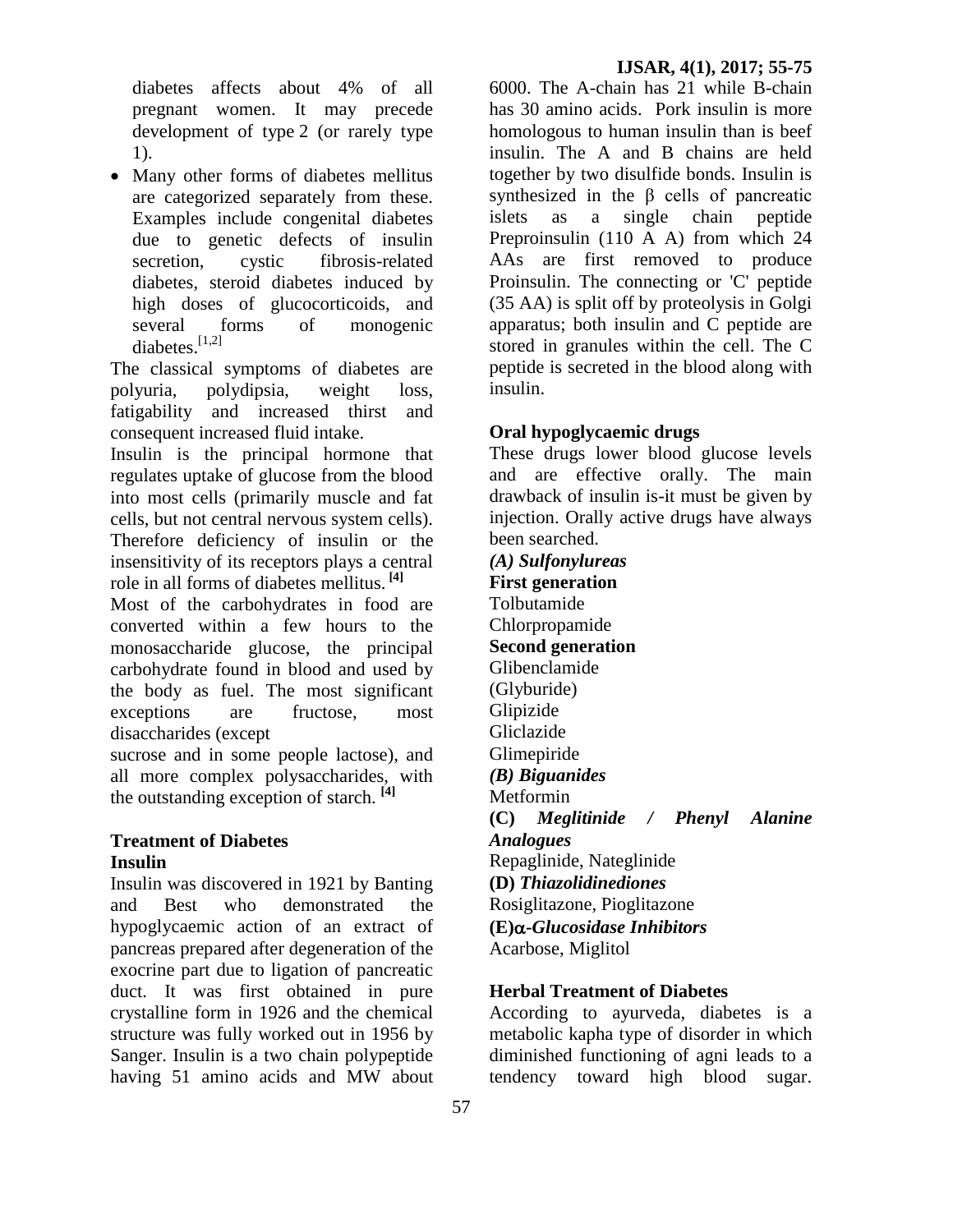(Ayurveda recognizes 24 forms of the disease commonly classified under Prameha - 4 are due to Vata dosha, 6 are due to Pitta dosha, and 10 are caused by Kapha dosha. The main causes of these diseases are fat, urine, and Kapha buildups due to foods, liquids, lifestyle and others.

Ayurvedic practitioners attack diabetes using a multiprong approach. First, they address diet modification, eliminating sugar and simple carbohydrates, and emphasizing complex carbohydrates. Protein is limited, since excessive intake can damage the kidneys. Fat is also limited because there is often a deficiency of pancreatic enzymes, making fat digestion difficult. Since many diabetics have autoantibodies, a cleansing program is instituted. Panchakarma is typically used for this purpose. This begins with herbal massages and an herbal steam sauna, followed by fasting to cleanse the body. This is followed by an herbal purge for the liver, pancreas and spleen. Colon therapy is next, first to cleanse the digestive tract and then to reconstitute the system. .**[4,5]**

Ayurvedic practitioners also use several herbal preparations for diabetics. Exercise is another cornerstone of ayurvedic treatment of diabetes. Yoga and breathing exercises are traditionally used.

The most important herbs for all doshas are shilajit, gudmar turmeric, neem, amalaki, guggul, and arjuna. Turmeric with aloe vera gel (1 to 3 gms./.035 to .1 oz) is best used during the early stages of diabetes for regulating pancreas and liver functions.

### **Cow Urine Therapy**

Cow is a mobile dispensary. It is the treasure of medicines. The cow urine therapy is capable of curing several curable and incurable diseases. The holy texts, like Atharva Veda, Charak Samhita, Rajni Ghuntu, Vridhabhagabhatt, Amritasagar, Bhavprakash, Sushrut

58

Samhita contain beautiful description about these things. Cow Urine Treatment and Research Center, Indore has conducted a lot of research in the past few years on patients directly and claimed that it is capable of curing diabetes, blood pressure, asthma, psoriasis, eczema, heart attack, blockage in arteries, fits, cancer, AIDS, piles, prostrate, arthritis, migraine, thyroid, ulcer, acidity, constipation, gynecological problems, ear and nose problems, abortion and several other diseases.**[6,7]**

Cow urine has a unique place in Ayurveda and has been described in "sushrita samhita" and a ashtanga sangraha to be the most effective substance/secrection of animal origin with innumerable therapeutic value. It has been recognized as water of life or amrita. This kind of alternative treatment as panchgavya therapy or cowpathy has been reported to be beneficial even for dreaded disease like cancer, AIDS, and diabetes. Improvement has been shown or reported with those suffering from flu, allergies, colds, rheumatoids arthritis, bacterial/viral infection, tuberculosis, chicken pox, hepatitis, leucorrhuea, leprosy, ulcer, heart disease, asthma, skin infection, aging, chemical intoxication. Through extensive research studies of cow urine distillated fraction popularly know as ark has been identified as bioenhancer of the activity of commonly used antibiotic, antifungal and anticancer drug. Cow urine enhances the immunocompetence and improve general health of an individual prevent the free radicals formation and act as anti-aging factor reduce apoptosis in lymphocytes and help them to survive and efficiently repair the damaged DNA and this is effective for cancer therapy. **[8]**

The analysis of cow urine has shown that it contains nitrogen, sulphur, phosphate, sodium, manganese, carbolic acid, iron, silicon, chlorine, magnesium, malic, citric,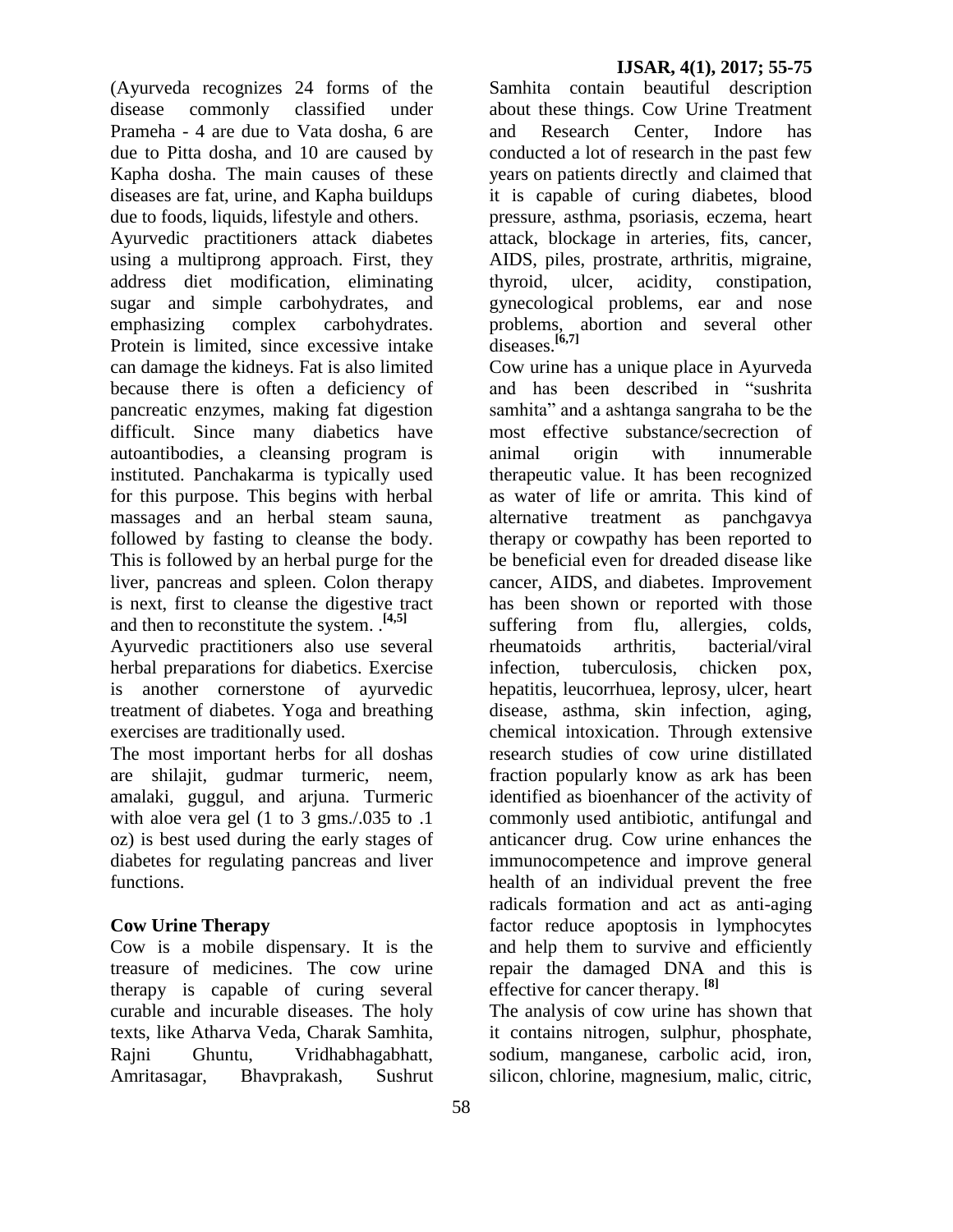tartric and succinic acid, calcium salts, Vitamin A, B, C, D, E, minerals, lactose, enzymes, creatinine, hormones and gold. A person falls ill when there is deficiency or excess of the substances inside the body. The cow urine contains those substances, which are present in the human body. Therefore consumption of cow urine maintains the balance of these substances and cures incurable diseases. **[9]**

### **Materials and methods**

### **Collection of Cow urine and it's preperations.**

The cow urine was collected from Kanhiya Gau shala, Pal Road, Jodhpur and cow urine preparations also collected from there.

# **Cow urine and it's preperations. Fresh cow urine:**

Fresh cow urine was collected in the morning, daily from kanhiya Gau shala, Pal Road, Jodhpur

# **Distillate cow urine (gau arc):**

Gau arc was prepared by distillation process. Cow urine was boiled in an iron pot to which a vapour condensing device was attached. The vapour through tube was collected in a pot put over cold water.

# **Residue of cow urine (ganavati):**

This was residue of cow urine after distillation process. Deep iron pan was used and boiled cow urine till it become concentrated and salts remained. When the cow urine was concentrated remove it from fire and let it cool.

#### **Chemicals**

Alloxan monohydrates a most widely used chemical diabetogen was procured from Chemdyes co. Ahemdabad, India. Glicalazide, a standard antidiabetic drug was purchased Nulife co. India. Other chemical which were used in the study were procured from Loba chem., Ahmadabad. Diagnostic kits (Logotech diagnostic kit) were used in the estimation of biochemical parameters.

Drugs:

(1) Diabetic induced by: Alloxan monohydrate

(2) Standard drug: Glicalazide

### **Experimental animal**

The approval of experimental protocol was taken from IAEC of institute before starting the study. Albino rats of wistar strain (150-250g) were used for study. Animals were housed under standard condition of temperature  $(25\degree c)$  for 12 hours in light/dark cycle and fed with standard pellet diet and water ad-libitum. Animals were acclimatized to laboratory condition at least 24 hours before conducting the experiment.

# **Chemical composition of cow urine and it's preparations:**

Chemical tests for various constituents of cow urine and its preparations were carried out as per tests given below: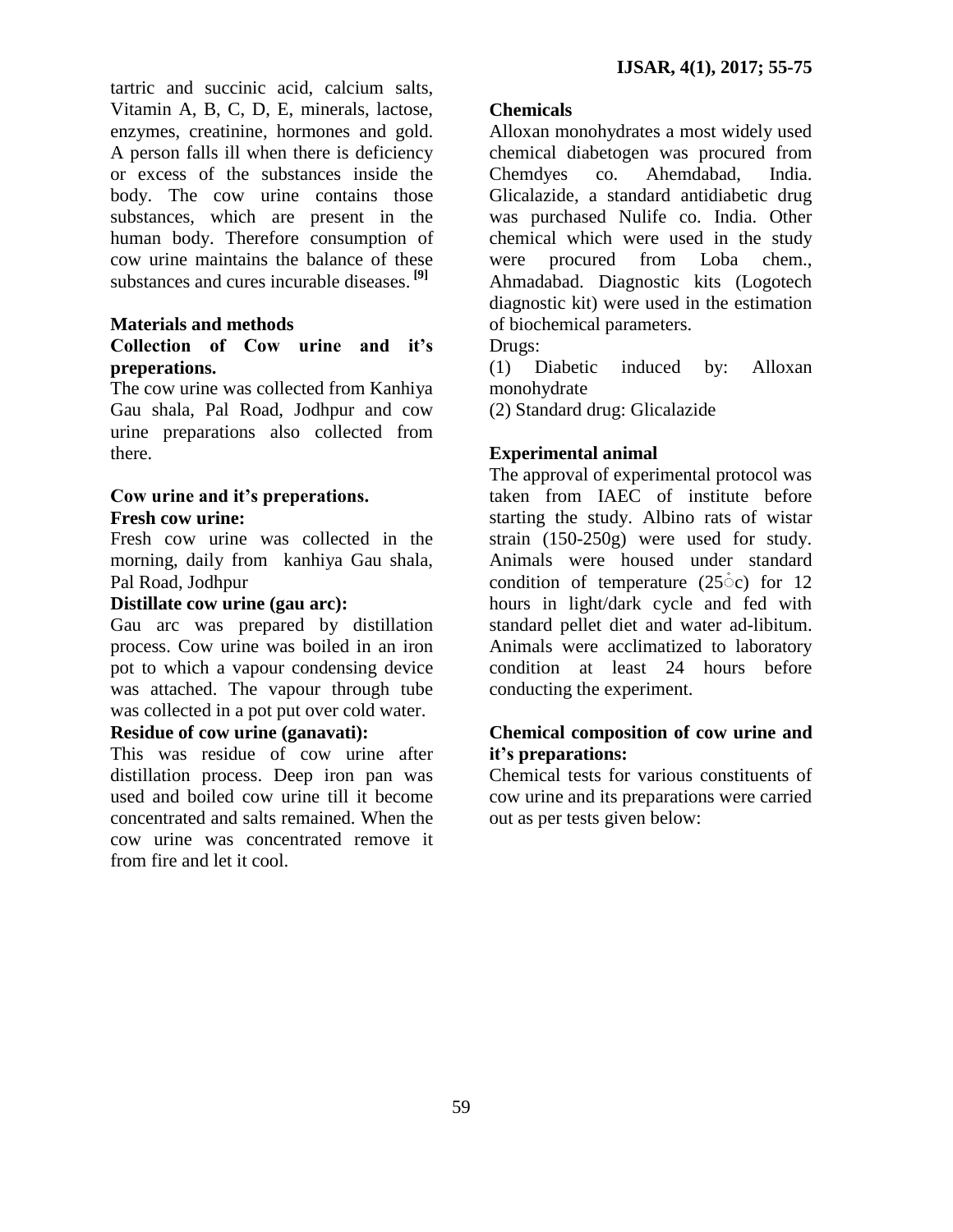| Component    | <b>TEST</b>                                                | <b>OBSERVATION</b>                   | GAU<br><b>ARK</b> | <b>GHAN-</b><br><b>WATI</b> | <b>FRESH</b><br><b>COW</b><br><b>URINE</b> |  |
|--------------|------------------------------------------------------------|--------------------------------------|-------------------|-----------------------------|--------------------------------------------|--|
| Urea         | <b>TEST FOR UREA:</b>                                      | Red color                            | $+ve$             | $+ve$                       | $+ve$                                      |  |
|              | <b>UREASE TEST Sample+</b>                                 | was obtained                         |                   |                             |                                            |  |
|              | Soya bean meal +                                           |                                      |                   |                             |                                            |  |
|              | Phenol red                                                 |                                      |                   |                             |                                            |  |
| Chloride     | Sample+Conc.HNO <sub>3</sub>                               | Precipitate<br>White                 | $+ve$             | $+ve$                       | $+ve$                                      |  |
|              | $+AgNO3$                                                   | was obtained                         |                   |                             |                                            |  |
| Sulphate     | Sample $+Bacl2$                                            | Precipitate<br>White<br>was obtained | $+ve$             | $+ve$                       | $+ve$                                      |  |
| Calcium      | Sample + Amino oxalate                                     | Precipitate<br>White                 | $+ve$             | $+ve$                       | $+ve$                                      |  |
|              |                                                            | was obtained                         |                   |                             |                                            |  |
| Phosphorus   | Sample + Conc. Nitric acid                                 | Precipitate<br>White                 | $+ve$             |                             | $+ve$                                      |  |
|              |                                                            | was obtained                         |                   |                             |                                            |  |
| Carbohydrate | Sample + molish reagent +                                  | violet ring at the                   | $-ve$             | -ve                         | $-ve$                                      |  |
|              | H <sub>2</sub> SO <sub>4</sub>                             | junction<br>was                      |                   |                             |                                            |  |
|              |                                                            | obtained                             |                   |                             |                                            |  |
| Malic acid   | 2-3 ml sample $+A$ dded 2-3                                | Yellowish<br>color                   | $+ve$             | $+ve$                       | $+ve$                                      |  |
|              | drops $5\%$ fecl <sub>3</sub> solution                     | appearance<br>was                    |                   |                             |                                            |  |
|              |                                                            | obtained                             |                   |                             |                                            |  |
| Citric acid  | $2-3$ ml sample + Added                                    | gelatinous<br>White                  | $+ve$             | $+ve$                       | $+ve$                                      |  |
|              | one drop dilute NH <sub>4</sub> OH                         | Precipitate<br>was<br>obtained       |                   |                             |                                            |  |
|              | & excess $Agno3$ solution,<br>boil for 15 min. on          |                                      |                   |                             |                                            |  |
|              | water bath                                                 |                                      |                   |                             |                                            |  |
| Bile pigment | (PETEN KOFERS TEST)                                        | Red<br>reddish<br><b>or</b>          | -ve               | $+ve$                       | $+{\mathrm{ve}}$                           |  |
|              | Took 5 ml of cow urine                                     | purple<br>ring<br>was                |                   |                             |                                            |  |
|              | +Dissolved crystal of                                      | formed                               |                   |                             |                                            |  |
|              | sucrose $+3$ ml of                                         |                                      |                   |                             |                                            |  |
|              | conc. Sulphuric acid                                       |                                      |                   |                             |                                            |  |
|              |                                                            |                                      |                   |                             |                                            |  |
| Ketone       | (ROTHER's TEST) Took 5                                     | N <sub>o</sub><br>permanent          | -ve               | -ve                         | $-ve$                                      |  |
| bodies       | ml of cow urine +                                          | color formed                         |                   |                             |                                            |  |
|              | Saturated<br>solid<br>with                                 |                                      |                   |                             |                                            |  |
|              | ammonium sulphate $+$ 2-3<br>drop of 5% solution of sodium |                                      |                   |                             |                                            |  |
|              | nitroprusside + 2 ml conc.                                 |                                      |                   |                             |                                            |  |
|              | ammonia                                                    |                                      |                   |                             |                                            |  |
| Creatinine   | (JAFFE'S TEST) Took 5                                      | Deep orange color                    | $-ve$             | $-ve$                       | $+ve$                                      |  |
|              | ml of cow urine $+2$ ml                                    | was formed                           |                   |                             |                                            |  |
|              | saturated picric acid $+$ 10 %                             |                                      |                   |                             |                                            |  |
|              | <b>NAOH</b>                                                |                                      |                   |                             |                                            |  |
| Protien      | (HELLER'S TEST) 3 ml of                                    | White<br>Precipitate                 | -ve               | $+ve$                       | $+ve$                                      |  |
|              | urine $+3$ ml conc. Nitric acid                            | at the junction was                  |                   |                             |                                            |  |

### **Table 1: Chemical tests for various constituents of cow urine and its preparations.**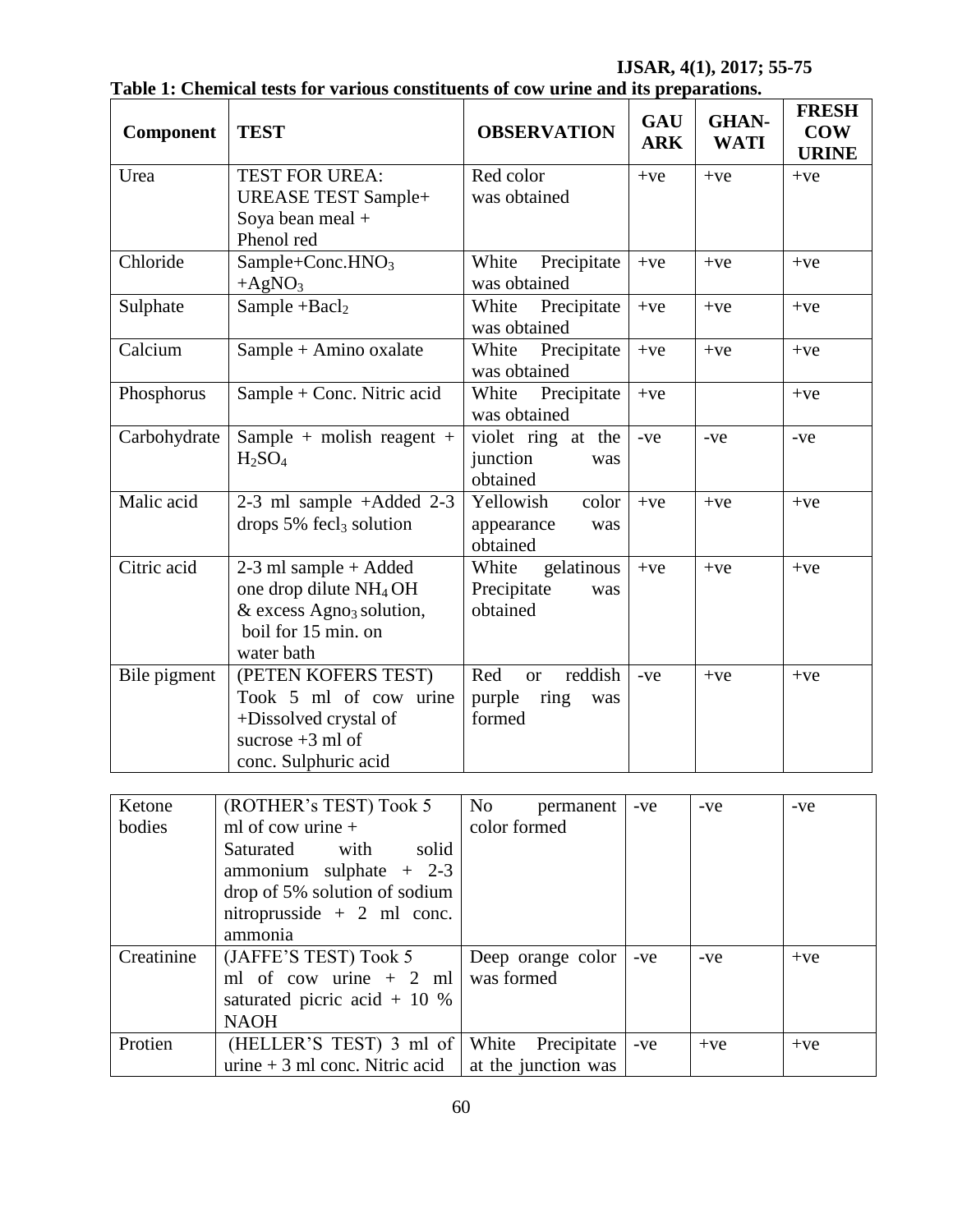| Ammonia           | Took 5 ml of cow urine $+$ red<br>litmus paper                                                                                                                                  | Litmus paper turns<br>to blue                    | $+ve$ | $+ve$ | $+ve$ |
|-------------------|---------------------------------------------------------------------------------------------------------------------------------------------------------------------------------|--------------------------------------------------|-------|-------|-------|
| Uric acid         | (SCHIFF'S TEST) Moistened<br>a strip of filter paper with<br>nitrate<br>solution<br>Silver<br>$\&$<br>added to it a drop of urine                                               | Black or<br>yellow<br>brown<br>strain<br>formed  | $+ve$ | $+ve$ | $+ve$ |
| Bi-<br>carbonate  | $3$ ml of urine + dilute HCL                                                                                                                                                    | Effervescence<br>of<br>$\rm{co2}$                | $+ve$ | $+ve$ | $+ve$ |
| Iron              | 5 ml of test solution, added<br>few drops of 2% potassium<br>Ferro cyanide                                                                                                      | Dark<br>blue<br>coloration<br>was<br>obtained    | -ve   | -ve   | $+ve$ |
| Salisylic<br>acid | Sample +Bromine solution                                                                                                                                                        | color<br>Cream<br>Precipitate<br>was<br>obtained | $+ve$ | $+ve$ | $+ve$ |
| Tartaric<br>acid  | 2-3 ml 0f test solution ,added<br>one drop dilute NH <sub>4</sub> OH $\&$<br>excess 5% Agno <sub>3</sub> solution<br>,boiled for 15 min. on water<br>bath                       | gelatinous<br>White<br>Precipitate<br>observed   | $+ve$ | $+ve$ | $+ve$ |
| Magnesium         | Sample<br>$+A$ mmonium<br>carbonate                                                                                                                                             | White<br>Precipitate<br>was obtained             | $+ve$ | $+ve$ | $+ve$ |
| Succinic<br>acid  | In a test tube, took the neutral<br>solutions of the acid, added<br>chloride solutions,<br>calcium<br>shaked & boiled for 2 min. on<br>stretching the sides of the test<br>tube | White<br>Precipitate<br>was obtained             | $+ve$ | $+ve$ | $+ve$ |
| Sulphur           | Dilute odiumnitroprusside +<br>sample                                                                                                                                           | Purple color was<br>obtained                     | $+ve$ | $+ve$ | $+ve$ |
| Oxalic acid       | 2ml sample + added few<br>drops 5% lead acetate                                                                                                                                 | Precipitate<br>White<br>was obtained             | $+ve$ | $+ve$ | $+ve$ |
| Potassium         | 3 ml $\overline{\text{sample}}$ + added few<br>drops of sodium cobalt nitrite<br>solutions                                                                                      | Yellow Precipitate<br>was obtained               | $+ve$ | $-ve$ | $+ve$ |

### **Determination PH and Specific gravity of Cow urine and it's preparations:** Procedure of pH determination:

1. At first pH meter was set with reference of stranded buffer of pH 4 and pH 7 and then we adjusted the pH of distilled water and then calculated the pH of samples of cow urine preparations.

2. Procedure of specific gravity determination:

The weighing bottle was weighed and then a fix amount of sample of cow urine preparations was filled in weighing bottle and weighed again after this the empty bottle again weighed and then calculated the specific gravity.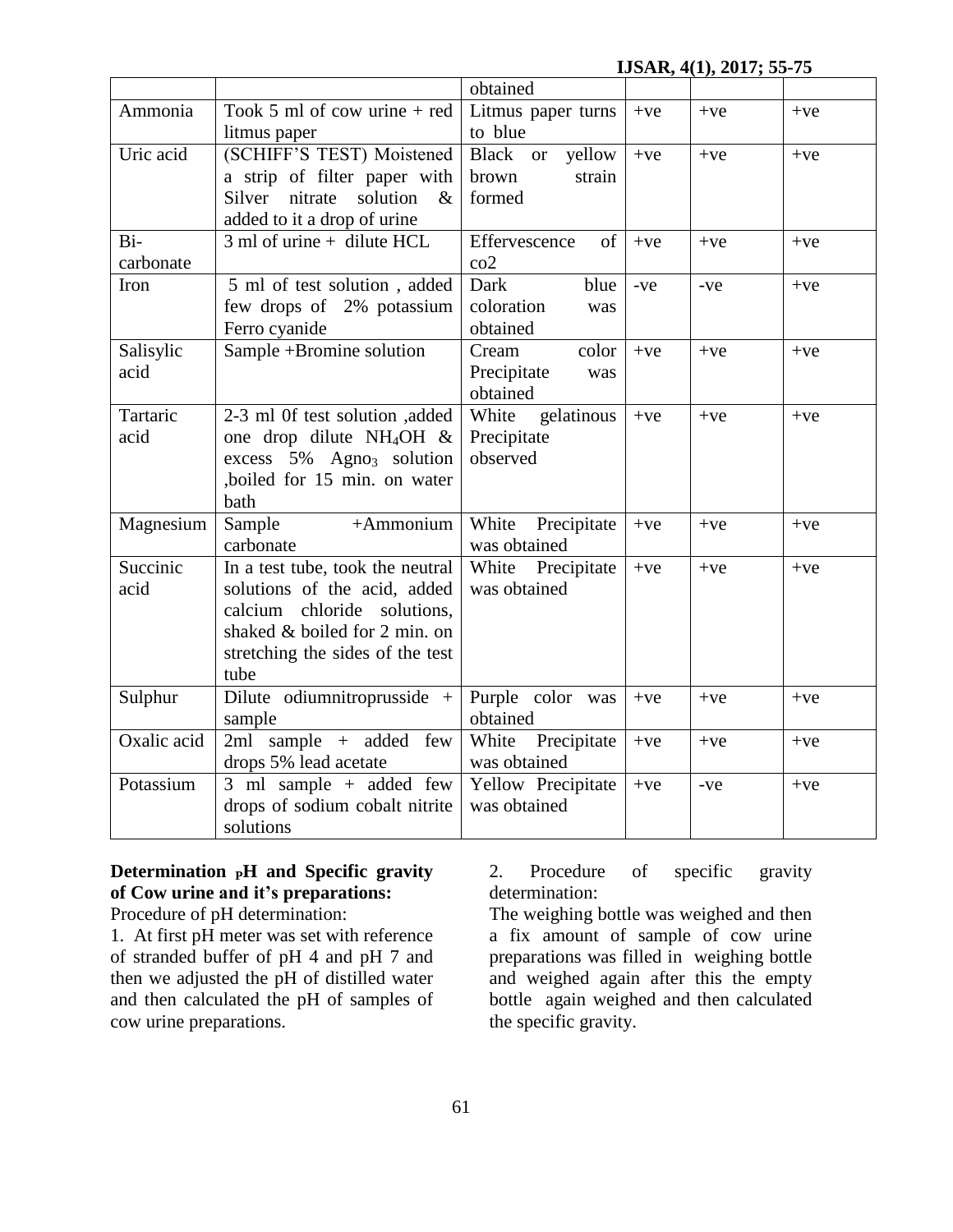|               | Cow urine            | <b>PH</b> of Cow urine | <b>Specific gravity of Cow urine</b> |  |  |
|---------------|----------------------|------------------------|--------------------------------------|--|--|
| <b>S. No.</b> | preparations         | preparations           | preparations                         |  |  |
|               | Fresh cow urine      | 9.0                    | 1.027                                |  |  |
| 2.            | Distillate cow urine | 9.5                    | 0.997                                |  |  |
|               | (Gau arc)            |                        |                                      |  |  |
| J.            | Ganavati             | 0.0                    | 1.035                                |  |  |

**Table 2: PH and Specific gravity of Cow urine preparations:**

# **Determination of Succinic acid (Quantitative)**

Procedure - Succinic acid was estimated by the Naflo-turbidometer. In this standard solution of succinic acid was prepared by dissolving 5gm in 100ml distilled water. Dilutions were made by taking 1,2,3,4,5,6,7,8,9 & 10 of stock solution and volume made up to 10 ml with distilled water in test tubes. Saturated solution of  $CaCl<sub>2</sub>$  (1ml) was added in all dilutions and then heated gently and cooled. Precipitate was produced in all test tubes. Turbidity was measured in all standard samples by Naflo-turbidometer and reading was noted down. 10 ml quantity of each cow urine preparations (fresh cow urine, Gawarc) was taken and 1 ml of saturated solution of  $CaCl<sub>2</sub>$  added. For ganwati we prepared 1% w/v solution distilled water and then took 10ml of this solution for quantification. Turbidity in all test samples were analysed by Nafloturbidometer. A standard plot was drawn between reading & quantity of samples. Quantity of succinic acid in test samples was determined from standard plot.

### **Diabetes induction**

Male wistar rats weighing 150-250gm were taken for the study. Animals were allowed to fast for 24 hours and then they were injected with a freshly prepared aqueous solution of Alloxan monohydrate (120mg/kg, i.p). After 72 hrs rats with marked hyperglycemia (fasting blood glucose more than 200mg/dl) were used for the study and the animals which failed discarded from the study. **[10,11]**

### **Experimental design**

Diabetic rats having sugar level more than 200mg/dl were used for the study of antidiabetic activity of the cow urine preparations. Animals were divided into different groups each containing of 6 rats.

Animals were divided into six groups  $(n =$ 6) and treated orally as follow:

Group 1. Normal control, received the normal saline (0.9% w/v NaCl, 5 ml/kg).

Group 2. Standard, received glyclazide  $(10mg/kg)$ .

Group 3. Diabetic control, not received anything.

Group 4. Test, received fresh cow urine  $(5ml/kg)$ .

Group 5. Test, received Gau ack (5ml/kg). Group 6. Test, received Ganwati (500mg/kg/ 5ml).

### **Collection of Blood**

Blood samples were collected in eppendroff bullet on study days 0,7,14,21 and 28 by retro - orbital plexus and serum was separated by centrifugation (for 10 min at 10000 rpm). Separated serum samples were analysed for glucose.

### **Estimation of Biochemical Parameters**

Serum glucose, serum cholesterol, serum triglycerides, and serum HDL, were estimated by commercially available kits (Logitech diagnostic kit). All biochemical parameters were determined by using autoanalyser (Star – 21 model, adinose company)

### **Diabetic Profile test**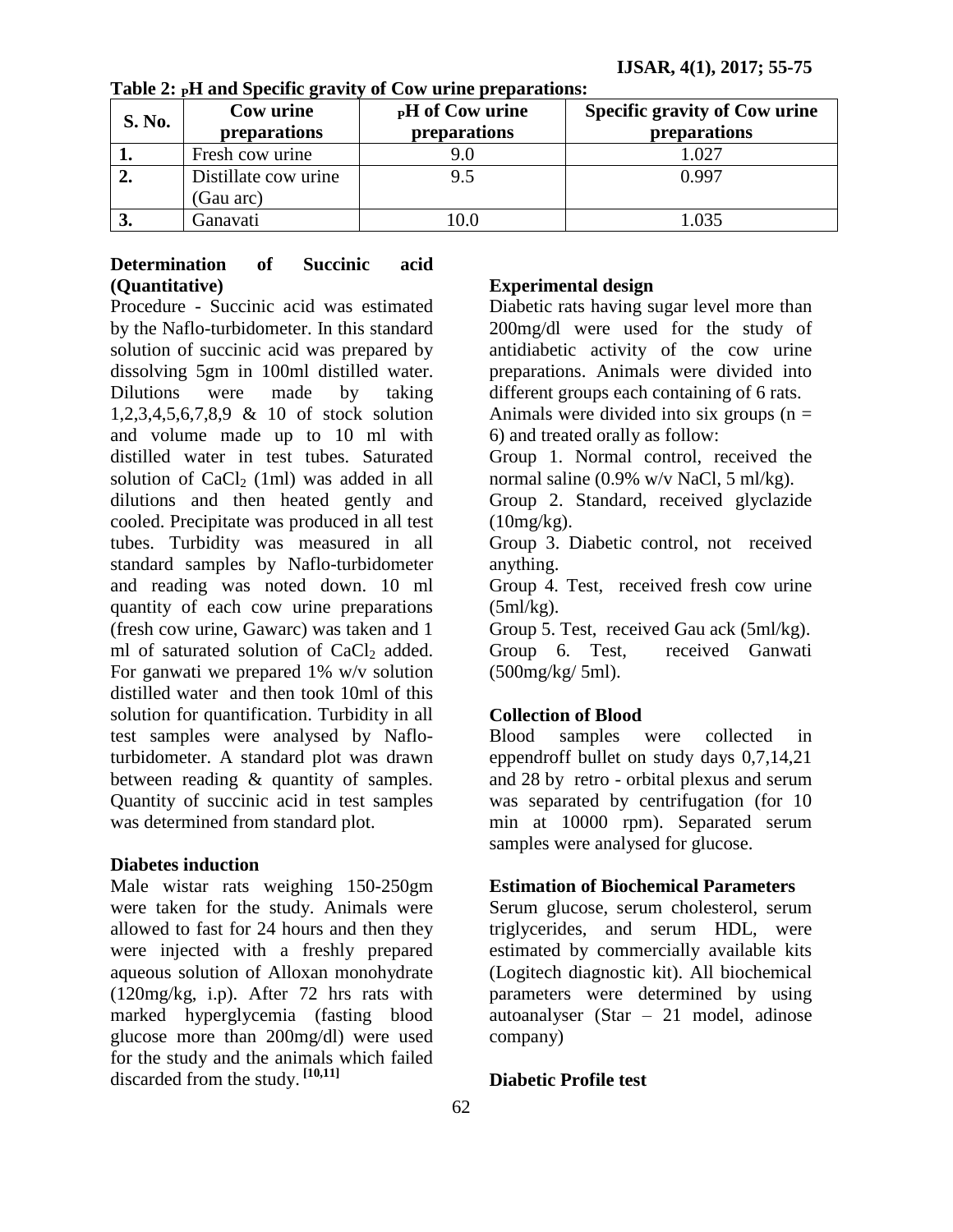#### **Estimation of blood glucose levels:-**

Serum was separated and the standard glucose reagent (1ml) was added in the samples and then they were allowed to stand for 15 minutes in Incubator and then reading were recorded for glucose level at 505 nm by auto analyser. Glucose was determined on study days 0,7,14,21 & 28.

### **Estimation of lipid profile:- Estimation of Triglyceride level**

Triglyceride level was checked in the different animal groups by using logotech diagnostic kit. Serum was separated and the standard triglyceride reagent (1ml) was added in the samples and then they were allowed to stand for 15 minutes in Incubator and then reading were noted for triglyceride level at 505 nm by auto analyser.

### **Estimation of HDL**

HDL was analyzed by logotech diagnostic kit. Serum was separated and the standard HDL reagent (1ml) was added in the samples and then they were allowed to stand for 15 minutes in Incubator and then they were analysed for HDL level at 505 nm by auto analyser.

#### **Estimation of Cholesterol**

Cholesterol was analyzed by logotech diagnostic kit. By using cholesterol oxidase phenol 4-aminoantipyrine peroxidase method. Serum was separated and the standard Cholesterol reagent (1ml) was added in the samples and then they were allowed to stand for 15 minutes in Incubator and then reading were noted for Cholesterol level at 505 nm by auto analyser.

# **Estimation of Liver and kidney function test:-**

#### **Estimation of SGOT**

SGOT was analyzed by logotech diagnostic kit Serum was separated and the

standard SGOT reagent (1ml) was added in the samples and then they were allowed to stand for 15 minutes in Incubator and then they were analysed for SGOT level at 340s by auto analyser.

### **Estimation of SGPT**

SGPT was analyzed by logotech diagnostic kit. Serum was separated and the standard SGPT reagent (1ml) was added in the samples and then they were allowed to stand for 15 minutes in Incubator and then they were analysed for SGPT level at 340 nm by auto analyser.

### **Estimation of Serum creatinine**

Serum creatinine was analyzed by logotech diagnostic kit. Serum was separated and the standard Serum creatinine reagent (1ml) was added in the samples and then they were allowed to stand for 15 minutes in Incubator and then they were analysed for Serum creatinine level at 505 nm by auto analyser.

#### **Recording of body weight**

Body weight of each animal was recorded before alloxan injection, and on study days 0,7,14,21 & 28

#### **Statistical Analysis**

All results are expressed as the mean  $\pm$ SEM. The results were analyzed for statistical significance using one-way analysis of variance (ANOVA); comparison was done by using Dunnett's test. P values <0.05 were considered as significant and P values  $\leq 0.01 \& 0.001$ were considered as highly significant.

#### **Results and discussion**

### **Chemical constituents in cow urine and it's preparations**

Fresh cow urine was collected from Kanihya guashala in the morning and gauarc and ganavati were also obtained from guashala. Chemical tests to find out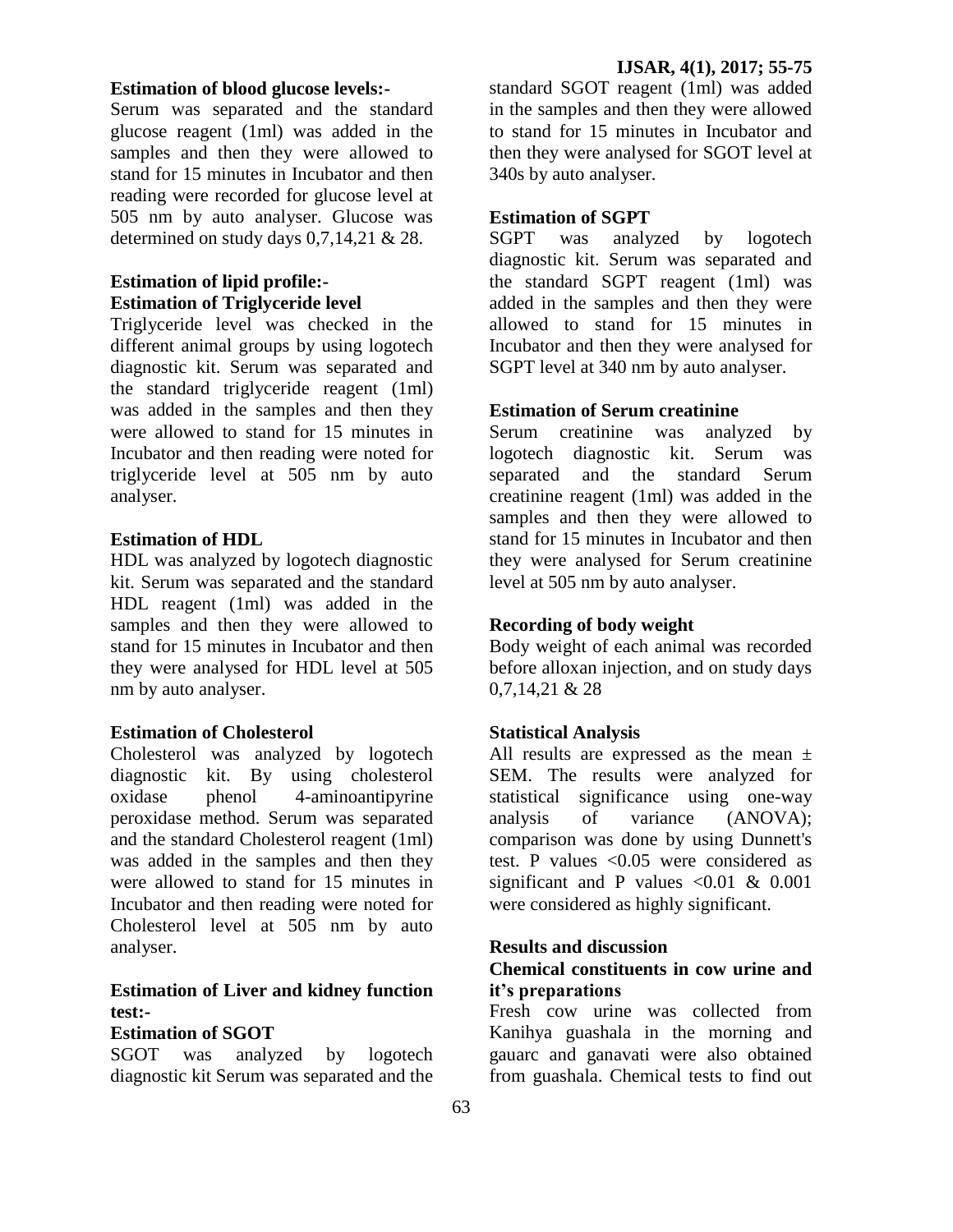various constituents present in cow urine and its preparations were carried out in laboratory as per tests described. Components found in cow urine preparations are as given in table-3.

### **Determination PH and Specific gravity of Cow urine and its preparations:**

pH and specific gravity of cow urine and its preparations were determined and result are shown in table -4.

### **Determination of succinic acid (Quantitative)**

Succinic acid was determined by the Naflo-turbidometer. Succinic acid in cow urine preparations was estimated quantitatively and results are given in table - 5.

### **Estimation of blood glucose**

Blood samples were collected in eppendroff bullet on study days 0,7,14,21 and 28 by retro - orbital plexus and serum was separated by centrifugation (for 10 min at 10000 rpm). Serum was separated and glucose was determined on study days 0,7,14,21 & 28.

| Component            | GAU   | <b>GHAN-</b> | <b>FRESH</b> |
|----------------------|-------|--------------|--------------|
|                      | ARK   | <b>VATI</b>  | <b>COW</b>   |
|                      |       |              | <b>URINE</b> |
| <b>Urea</b>          | $+ve$ | $+ve$        | $+ve$        |
| <b>Chloride</b>      | $+ve$ | $+ve$        | $+ve$        |
| Sulphate             | $+ve$ | $+ve$        | $+ve$        |
| Calcium              | $+ve$ | $+ve$        | $+ve$        |
| <b>Phosphorus</b>    | $+ve$ | $+ve$        | $+ve$        |
| Carbohydrate         | $+ve$ | $+ve$        | $+ve$        |
| <b>Malic acid</b>    | $+ve$ | $+ve$        | $+ve$        |
| Citric acid          | $+ve$ | $+ve$        | $+ve$        |
| <b>Bile pigment</b>  | -ve   | $+ve$        | $+ve$        |
| <b>Ketone bodies</b> | $-ve$ | $-ve$        | -ve          |
| <b>Creatinine</b>    | $-ve$ | $-ve$        | $+ve$        |
| <b>Protien</b>       | -ve   | $+ve$        | $+ve$        |
| Ammonia              | $+ve$ | $+ve$        | $+ve$        |
| Uric acid            | $+ve$ | $+ve$        | $+ve$        |
| <b>Bicarbonate</b>   | $+ve$ | $+ve$        | $+ve$        |
| <b>Iron</b>          | $+ve$ | $-ve$        | $+ve$        |
| Salisylic acid       | $+ve$ | $+ve$        | $+ve$        |

|  |  |  | Table 3: Chemical constituents detected in cow urine and its preparations. |
|--|--|--|----------------------------------------------------------------------------|
|  |  |  |                                                                            |

| <b>Tartaric acid</b> | $+ve$ | $+ve$ | $+ve$ |
|----------------------|-------|-------|-------|
| <b>Magnesium</b>     | $+ve$ | $+ve$ | $+ve$ |
| <b>Succinic acid</b> | $+ve$ | $+ve$ | $+ve$ |
| <b>Sulphar</b>       | $+ve$ | $+ve$ | $+ve$ |
| <b>Oxalic acid</b>   | $+ve$ | $+ve$ | $+ve$ |
| Potassium            | $+ve$ | -ve   | $+ve$ |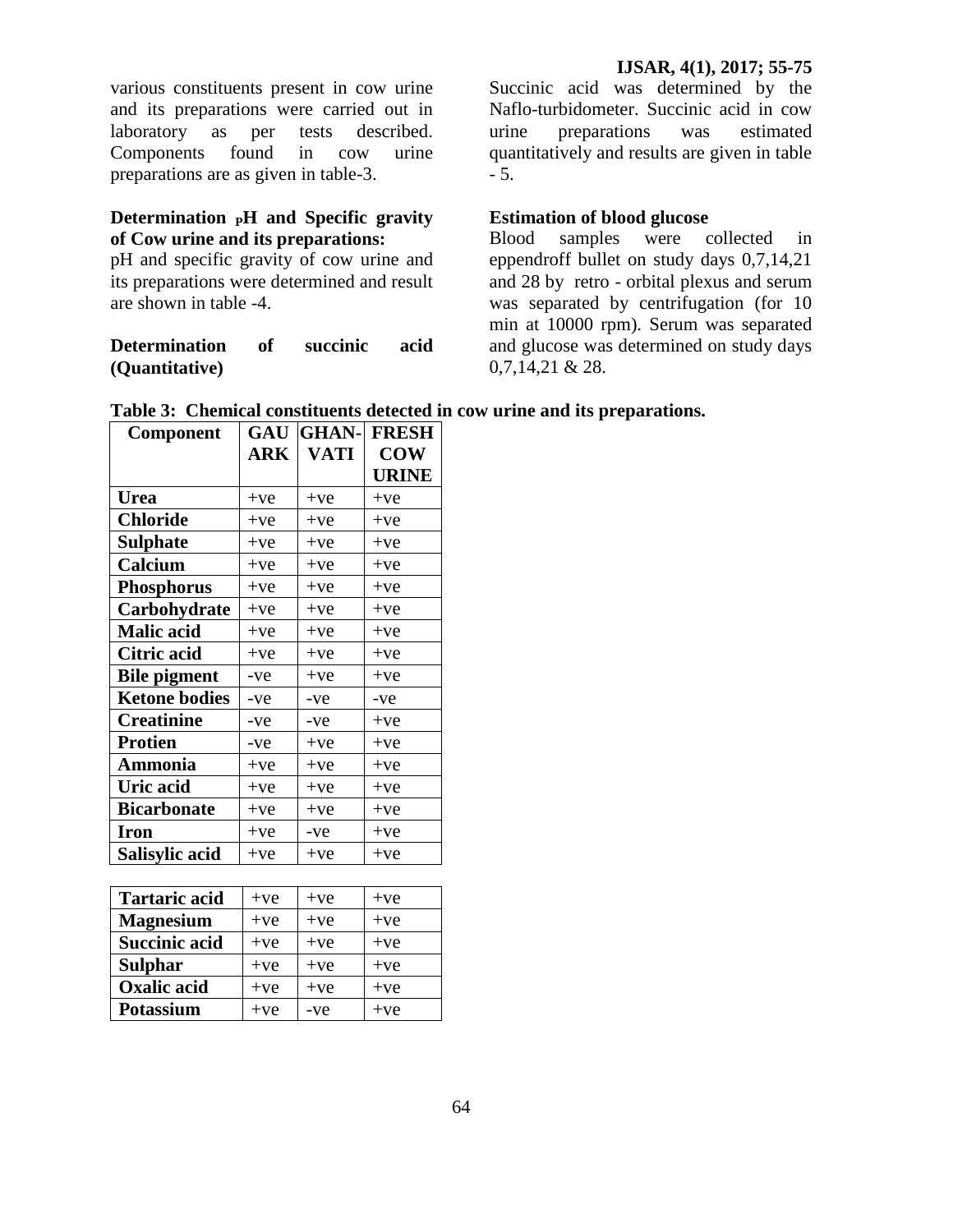| <b>S.No.</b> | Cow urine<br>preparations            | <b>PH</b> of Cow urine<br>preparations | <b>Specific gravity of Cow urine</b><br>preparations |
|--------------|--------------------------------------|----------------------------------------|------------------------------------------------------|
|              | Fresh cow urine                      | 9.0                                    | 1.027                                                |
|              | Distillate cow<br>urine<br>(Gau arc) | 9.5                                    | 0.997                                                |
|              | Ganavati                             |                                        | .035                                                 |

**Table 4:** pH and specific gravity determined of cow urine preparations:

| Table 5: Determination of succinic acid of cow urine and its preparations. |
|----------------------------------------------------------------------------|
|----------------------------------------------------------------------------|

| S.No. | Cow urine<br>preparations      | Succinic acid (Quantitative)<br>mg/ml |
|-------|--------------------------------|---------------------------------------|
|       | Fresh cow urine                | 0.39                                  |
|       | Distillate cow urine (Gau arc) | 0.19                                  |
|       | Ganavati                       | በ ንՋ                                  |



**Figure 1: The Standard Plot of Quantitative determination of Succinic acid.**

**Table 6: Group I: Blood glucose levels (mg/dl) measured in alloxan induced diabetic rats treated with saline solution before treatment, during treatment period and after treatment. (Normal control group)**

|                | <b>Marking</b> | <b>Body</b>      | <b>Before</b>          | <b>Treatment period</b> |                  | <b>After</b>  |                               |
|----------------|----------------|------------------|------------------------|-------------------------|------------------|---------------|-------------------------------|
| S.no.          |                | wt.              | treatment<br>$0th$ day | $7^{th}$                | 14 <sup>th</sup> | $21^{\rm st}$ | treatment<br>28 <sup>th</sup> |
|                | Head and       |                  |                        |                         |                  |               |                               |
| 1              | back           | 178g             | 112.2                  | 119.2                   | 120              | 120           | 115                           |
| 2              | Tail           | 164g             | 96.4                   | 106                     | 102              | 102           | 108                           |
| 3              | Head and Tail  | 156g             | 120.17                 | 116                     | 118              | 118           | 119                           |
| $\overline{4}$ | Head           | 182 <sub>g</sub> | 106.5                  | 113                     | 114              | 114           | 118                           |
| 5              | Unmarked       | 194g             | 109.2                  | 104                     | 105              | 105           | 110                           |
| 6              | back           | 190 <sub>g</sub> | 115                    | 117                     | 116              | 120           | 112                           |
|                |                | <b>MEAN</b>      | 109.91                 | 112.53                  | 112.5            | 113.16        | 113.66                        |
|                |                | <b>SD</b>        | 8.13                   | 6.19                    | 7.31             | 7.85          | 4.41                          |
|                |                | <b>SEM</b>       | 3.32                   | 2.53                    | 2.98             | 3.2           | 1.80                          |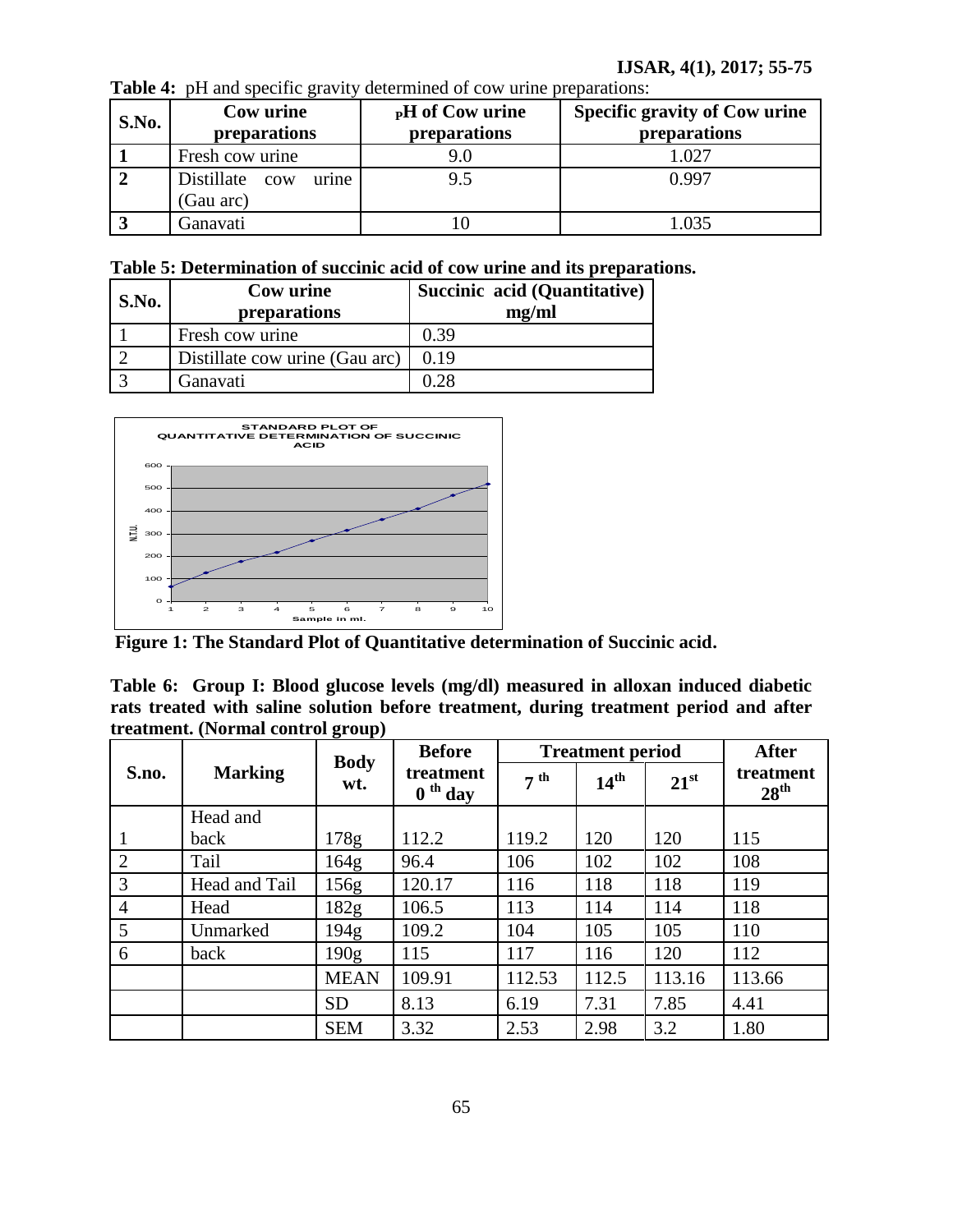**Table 8: Group II: Blood glucose levels (mg/dl) measured in alloxan induced diabetic rats treated with standard gliclazide before treatment, during treatment period and after treatment. (Standard group)**

|                | <b>Markings</b> |                  | <b>Before</b>                                        | <b>Treatment period</b> |                         |                      | <b>After</b>                  |
|----------------|-----------------|------------------|------------------------------------------------------|-------------------------|-------------------------|----------------------|-------------------------------|
| S.no.          |                 | Body wt.         | treatment<br>$J^{\text{th}}$ day<br>$\boldsymbol{0}$ | $7^{th}$                | 14 <sup>th</sup><br>day | $21^{\rm st}$<br>day | treatment<br>$28^{\text{th}}$ |
|                | Head and        |                  |                                                      |                         |                         |                      |                               |
| 1              | back            | 172 g            | 499                                                  | 419                     | 242                     | 152                  | 190                           |
| $\overline{2}$ | Tail            | 189 <sub>g</sub> | 352                                                  | 244                     | 192                     | 149                  | 178                           |
| 3              | Head and Tail   | 193 g            | 300                                                  | 195                     | 187                     | 132                  | 134                           |
| $\overline{4}$ | Head            | 165g             | 279                                                  | 207                     | 198                     | 126                  | 147                           |
| 5              | Unmarked        | 158 <sub>g</sub> | 288                                                  | 219                     | 195                     | 131                  | 152                           |
| 6              | back            | 200g             | 259                                                  | 183                     | 183                     | 147                  | 157                           |
|                |                 | <b>MEAN</b>      | 329.5                                                | 244.5                   | 199.5                   | 139.5                | 159.66                        |
|                |                 | <b>SD</b>        | 88.71                                                | 88.02                   | 21.51                   | 11.07                | 20.69                         |
|                |                 | <b>SEM</b>       | 36.21                                                | 35.93                   | 8.78                    | 4.52                 | 8.44                          |

**Table 8: Group III: Blood glucose levels (mg/dl) measured in alloxan induced diabetic rats, without any treatment before treatment, during treatment period and after treatment. (Diabetic control group)**

|                | Body wt.<br><b>Markings</b> | <b>Before</b> | <b>Treatment period</b> |                 |            | <b>After</b>         |                               |
|----------------|-----------------------------|---------------|-------------------------|-----------------|------------|----------------------|-------------------------------|
| S.no.          |                             |               | treatment<br>$0th$ day  | 7 <sup>th</sup> | $14th$ day | $21^{\rm st}$<br>day | treatment<br>28 <sup>th</sup> |
|                | Head $&$                    |               |                         |                 |            |                      |                               |
| 1              | Back                        | 170           | 252                     | 248             | 251        | 258                  | 268                           |
|                |                             |               |                         |                 |            | Extis                | Extis                         |
| 2              | Tail                        | 195           | 243                     | 240             | 242        | letalis              | letalis                       |
|                |                             |               |                         |                 |            | Extis                | Extis                         |
| 3              | Head &Tail                  | 184           | 248                     | 246             | 245        | Letalis              | letalis                       |
|                |                             |               |                         |                 |            | Extis                | Extis                         |
| $\overline{4}$ | Head                        | 160           | 270                     | 260             | 280        | letalis              | letalis                       |
| 5              | Unmarked                    | 159           | 278                     | 268             | 278        | 280                  | 278                           |
| 6              | back                        | 159           | 278                     | 268             | 278        |                      |                               |
|                |                             | <b>MEAN</b>   | 261.5                   | 255             | 262.33     | 269                  | 273                           |
|                |                             | <b>SD</b>     | 15.69                   | 11.98           | 18.14      | 15.55                | 7.07                          |
|                |                             | <b>SEM</b>    | 6.4                     | 4.89            | 7.4        | 11                   | 5.0                           |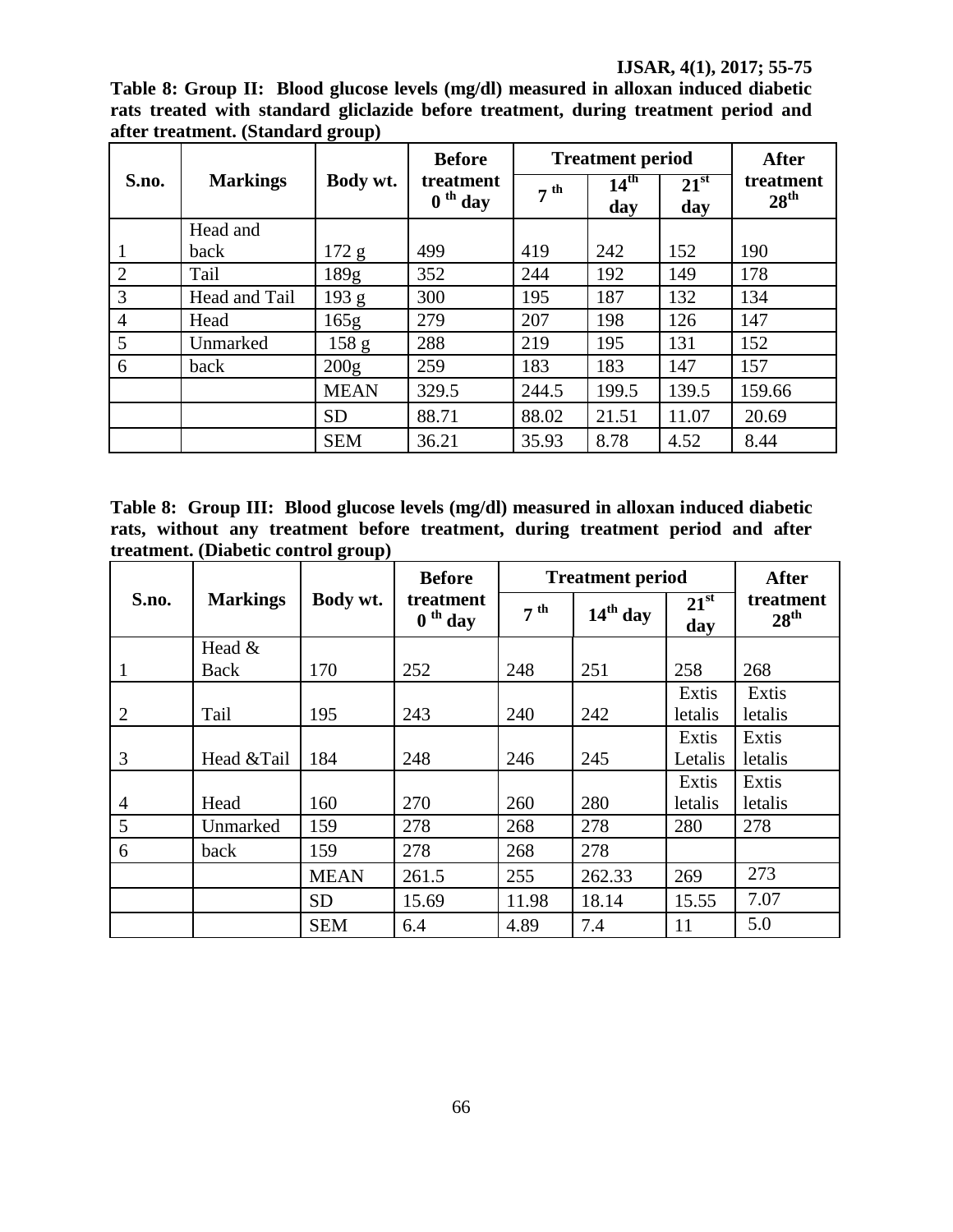**Table 9: Group IV: Blood glucose levels (mg/dl) measured in alloxan induced diabetic rats, treated with fresh cow urine before treatment, during treatment period and after treatment.**

|                | <b>Marking</b> |             | <b>Before</b>        |           | <b>Treatment period</b> | <b>After</b>            |                         |
|----------------|----------------|-------------|----------------------|-----------|-------------------------|-------------------------|-------------------------|
| S.no           |                | Body Wt.    | treatment<br>$0$ day | $7th$ day | 14 <sup>th</sup><br>Day | $21^{\text{th}}$<br>day | treatment<br>$28th$ day |
|                | Head $&$       |             |                      |           |                         |                         |                         |
|                | Back           | 212         | 252                  | 237       | 179                     | 135                     | 127                     |
| $\overline{2}$ | Tail           | 250         | 312                  | 278       | 158                     | 124                     | 125                     |
|                | Head           |             |                      |           |                         |                         |                         |
| 3              | &Tail          | 185         | 219                  | 185       | 147                     | 134                     | 131                     |
| $\overline{4}$ | Head           | 215         | 205                  | 178       | 140                     | 131                     | 132                     |
| 5              | Unmarked       | 245         | 312                  | 188       | 135                     | 121                     | 111                     |
| 6              | back           | 242         | 350                  | 238       | 121                     | 130                     | 127                     |
|                |                | <b>MEAN</b> | 275                  | 217.33    | 146.66                  | 129.16                  | 125.5                   |
|                |                | <b>SD</b>   | 58.18                | 39.86     | 20.06                   | 5.56                    | 7.58                    |
|                |                | <b>SEM</b>  | 23.75                | 16.27     | 8.19                    | 2.27                    | 3.09                    |

**Table 10**: **Group V: Blood glucose levels (mg/dl) measured in alloxan induced diabetic rats, without any treatment before treatment, during treatment period and after treatment.**

|                | <b>Marking</b> |                    | <b>Before</b>          | <b>Treatment period</b> | <b>After</b> |            |                             |
|----------------|----------------|--------------------|------------------------|-------------------------|--------------|------------|-----------------------------|
| S.no           |                | <b>Body</b><br>Wt. | treatm<br>ent<br>0 day | $7th$ day               | $14th$ day   | $21th$ day | treatme<br>nt<br>$28th$ day |
|                | $\&$<br>Head   |                    |                        |                         |              |            |                             |
| 1              | Back           | 210                | 315                    | 298                     | 278          | 159        | 134                         |
| $\overline{2}$ | Tail           | 185                | 243                    | 181                     | 149          | 99         | 110                         |
| 3              | Head &Tail     | 190                | 312                    | 185                     | 148          | 120        | 124                         |
| $\overline{4}$ | Head           | 220                | 273                    | 195                     | 140          | 125        | 119                         |
| 5              | Unmarked       | 212                | 215                    | 180                     | 146          | 109        | 107                         |
| 6              | back           | 225                | 219                    | 195                     | 147          | 103        | 104                         |
|                |                | <b>MEAN</b>        | 262.83                 | 205.66                  | 168          | 119.16     | 116.33                      |
|                |                | <b>SD</b>          | 44.37                  | 45.71                   | 53.98        | 21.87      | 11.46                       |
|                |                | <b>SEM</b>         | 18.11                  | 18.66                   | 22.03        | 8.93       | 4.68                        |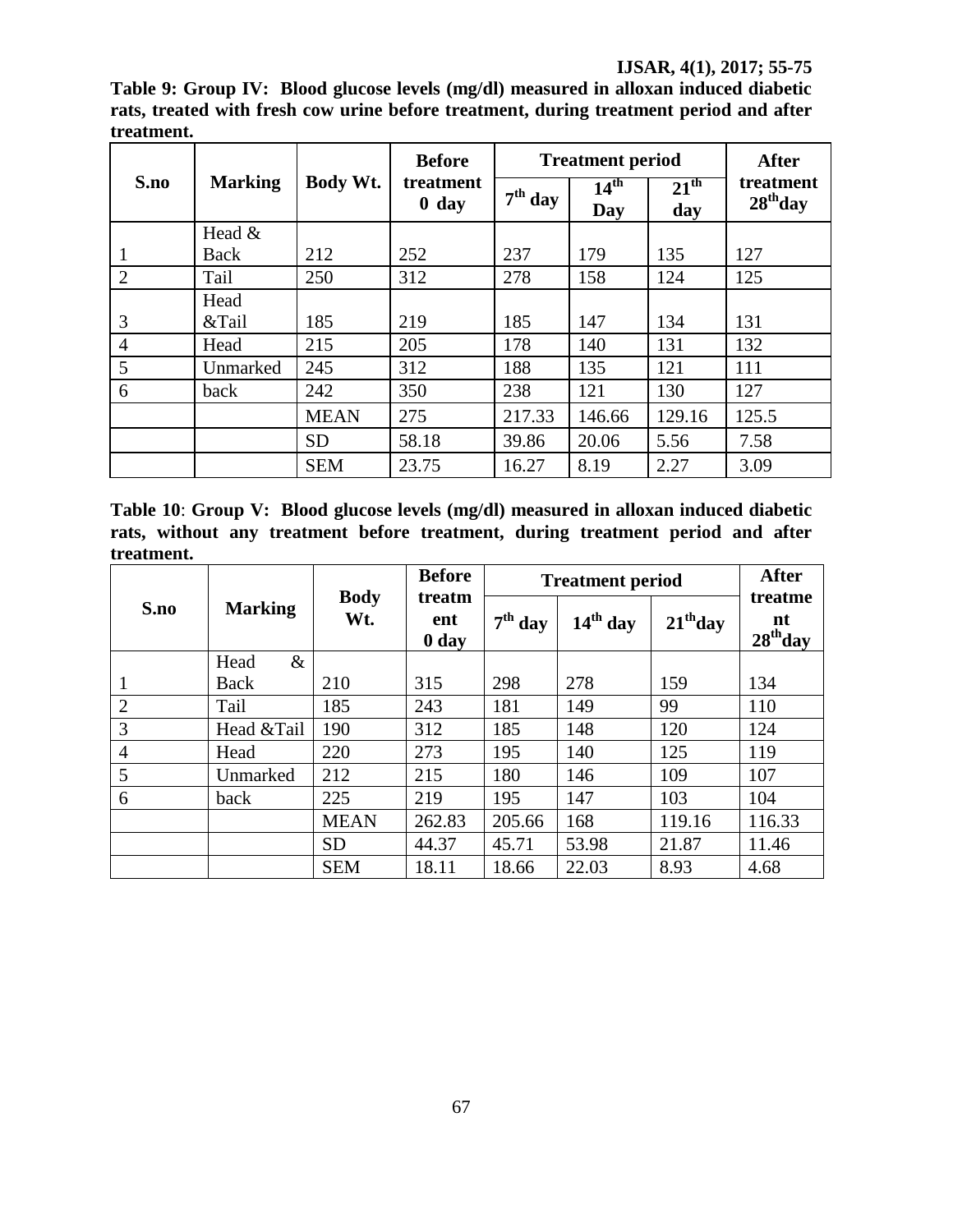**Table 11: Group VI: Blood glucose levels (mg/dl) measured in alloxan induced diabetic rats, without any treatment before treatment, during treatment period and after treatment.**

| S.NO           | <b>Marking</b> |             | <b>Before</b>      | <b>Treatment period</b> | <b>After</b> |            |                                      |
|----------------|----------------|-------------|--------------------|-------------------------|--------------|------------|--------------------------------------|
|                |                | Body Wt.    | treatment<br>0 day | $7th$ day               | $14th$ day   | $21th$ day | treatment<br>28 <sup>th</sup><br>Day |
|                | Head & Back    | 245         | 287                | 227                     | 168          | 121        | 123                                  |
| $\overline{2}$ | Tail           | 179         | 267                | 207                     | 195          | 126        | 125                                  |
| 3              | Head &Tail     | 200         | 205                | 187                     | 151          | 134        | 127                                  |
| $\overline{4}$ | Head           | 165         | 212                | 193                     | 178          | 119        | 110                                  |
| 5              | Unmarked       | 172         | 235                | 201                     | 189          | 122        | 123                                  |
| 6              | back           | 200         | 218                | 169                     | 139          | 127        | 114                                  |
|                |                | <b>MEAN</b> | 237.33             | 197.33                  | 170          | 124.83     | 120.33                               |
|                |                | <b>SD</b>   | 13.43              | 19.57                   | 21.79        | 5.41       | 6.74                                 |
|                |                | <b>SEM</b>  | 5.48               | 7.99                    | 8.89         | 2.21       | 2.75                                 |

**Table 12: Comparison in mean ± S.E.M. blood glucose level measured in different groups on study days 0,7,14,21 & 28.**

|                        |                                             | <b>Treatment period</b> | <b>After</b>      |                   |                                      |
|------------------------|---------------------------------------------|-------------------------|-------------------|-------------------|--------------------------------------|
| <b>Treatment group</b> | <b>Before treatment</b><br>0 <sub>day</sub> | $7th$ day               | $14th$ day        | $21th$ day        | treatment<br>28 <sup>th</sup><br>Day |
| Normal control         | $109.91 \pm 3.32$                           | $112.53 \pm 2.53$       | $112.5 \pm 2.98$  | $113.16 \pm 3.20$ | $113.6 \pm 1.8$                      |
|                        |                                             |                         | b                 | b                 | $\mathbf b$                          |
| standard               | $329.5 \pm 38.21$                           | $244.5 \pm 35.93$       | $199.5 \pm 8.78$  | $139.5 \pm 4.52$  | $159.6 \pm 8.$                       |
| positive control       | $261.5 \pm 6.40$                            | $255 \pm 4.89$          | $262.33 \pm 7.40$ | $269 \pm 11$      | $273 + 5$                            |
|                        |                                             | Я                       | b                 | $\mathbf c$       | $\mathbf c$                          |
| fresh cow urine        | $275 \pm 23.75$                             | $217.33 \pm 16.27$      | 146.66±8.19       | $129.1 \pm 2.27$  | $125.5 \pm 3$                        |
|                        |                                             | $\mathbf a$             | h                 | $\mathbf{c}$      | $\mathbf c$                          |
| Gau Arc                | $262.83 \pm 18.11$                          | $205.66 \pm 18.66$      | $168 \pm 22.03$   | $119.16 \pm 8.93$ | $116.3 \pm 4.6$                      |
|                        |                                             | $\mathbf a$             | b                 | b                 | c                                    |
| Ganwati                | $237.33 \pm 5.48$                           | 197.33±7.99             | $170 \pm 8.89$    | $124.83 \pm 2.21$ | $120.3 \pm 2.7$                      |

Values shows the effect of treatments with various cow urine preparations on blood glucose level in diabetic and treated animals (n=6). Values are given as mean  $\pm$  S.E.M. (a; b; c denotes statistically significantly mean) **a**  $p<0.05$ , **b**  $p<0.01$ , **c**  $p<0.0001$ , when compared 0 day with 7,14  $\&$  21 days treatment with cow urine preparations and standard drug (Using ANOVA test).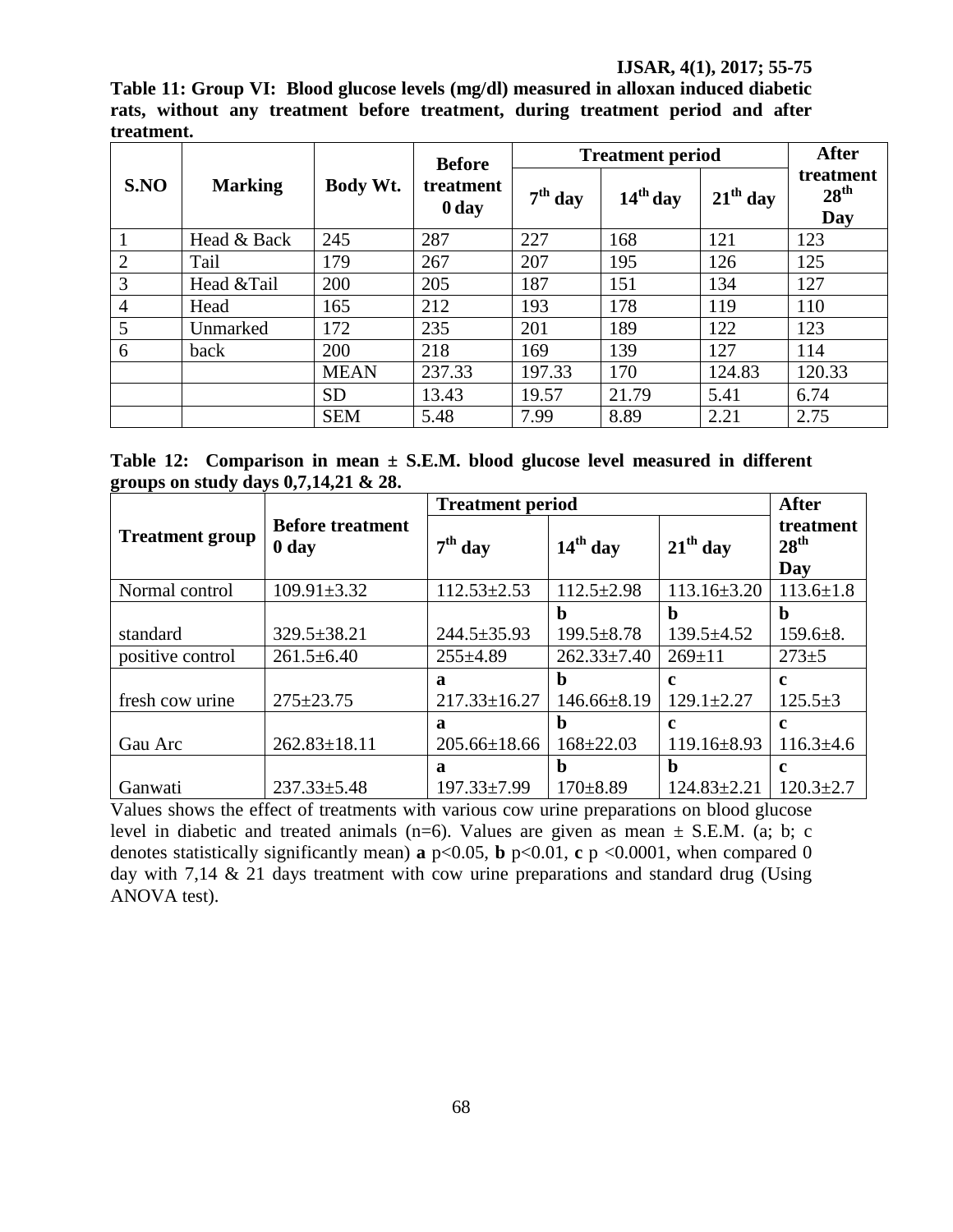# **Figure 2: Comparison in mean ± S.E.M. value of blood glucose level measured in different groups on study days 0,7,14,21 & 28.**

Vertical columns bars represents the effects of treatment with various cow urine preparations on blood glucose level in diabetic animals. Values are expressed as Mean  $\pm$  S.E.M. of 6 animals in each group. Values shows the effect of treatments with various cow urine preparations on blood glucose level in diabetic and treated animals (n=6). Values are given as mean  $\pm$ S.E.M. (a; b; c denotes statistically

significantly mean) **a**  $p<0.05$ , **b**  $p<0.01$ , **c** p <0.0001, when compared 0 day with 7,14 & 21 days treatment with cow urine preparations and standard drug (Using ANOVA test).

### **Estimation of lipid profile**

Blood samples were collected in eppendroff bullet on study day  $21<sup>st</sup>$  by retro - orbital plexus and serum was separated by centrifugation (for 10 min at 10000 rpm). Serum was separated and lipid profile tests (cholesterol, HDL, Triglyceride) were determined on study day  $21<sup>st</sup>$  in the different animal groups by using logotech diagnostic kit.

Mean  $\pm$  S.E.M. lipid profile measured in different groups on study day 21. The results are shown in table 13.

| <b>Parameters</b> | <b>Diabetic</b><br><b>Control</b> | <b>Normal</b><br><b>Control</b> |                  | <b>Fresh cow</b><br><b>Standard</b><br>urine |                   | Ganwati          |
|-------------------|-----------------------------------|---------------------------------|------------------|----------------------------------------------|-------------------|------------------|
|                   |                                   | a                               | a                | a                                            | a                 | a                |
| <b>TC</b>         | $111.15 \pm 10.15$                | $72.23 \pm 5.4$                 | $78.55 \pm 2.27$ | $80.03 \pm 1.05$                             | $76.9 \pm 1.33$   | $76.1 \pm 1.2$   |
|                   |                                   | c                               | a                | $\mathbf b$                                  | a                 | $\mathbf b$      |
| <b>TG</b>         | $151.5 \pm 53.5$                  | $72.24 \pm 14$                  | $105.21 \pm 3.1$ | 103.16±4.41                                  | $106.33 \pm 1.97$ | $102 \pm 2.43$   |
|                   |                                   | a                               |                  | b                                            | a                 |                  |
| <b>HDL</b>        | $24.1 \pm 5.25$                   | $27.64 \pm 2.11$                | $14.95 \pm 0.78$ | $30.06 \pm 0.75$                             | $21.06 \pm 1.86$  | $19.63 \pm 1.89$ |
|                   |                                   |                                 | a                | a                                            | a                 | a                |
| <b>LDL</b>        | $30.3 \pm 5.7$                    | $30.32{\pm}4.9$                 | $20.24 \pm 0.62$ | $20.63 \pm 1.75$                             | $21.26 \pm 2.67$  | $20.4 \pm 2.27$  |
|                   |                                   | c                               |                  | b                                            |                   |                  |
| <b>VLDL</b>       | $45.25 \pm 10.7$                  | $14.28 \pm 2.92$                | $38.35 \pm 0.62$ | $29.33 \pm 0.88$                             | $34.9 \pm 0.39$   | $36.08 \pm 0.48$ |

**Table 13: Comparison of different groups of lipid profile determined on study day 21. Values shown mean ± S.E.M, (n=6) Of lipid profile determined on study day 21.**

Values shows the effect of treatments with various cow urine preparations on lipid profile in diabetic and treated animals (n=6). Values are given as mean  $\pm$  S.E.M. (a; b; c denotes statistically significantly mean) **a**  $p<0.05$ , **b**  $p<0.01$ , **c**  $p <0.0001$ , when compared with diabetic control animals versus treatment with cow urine preparations and standard drug (Using ANOVA test).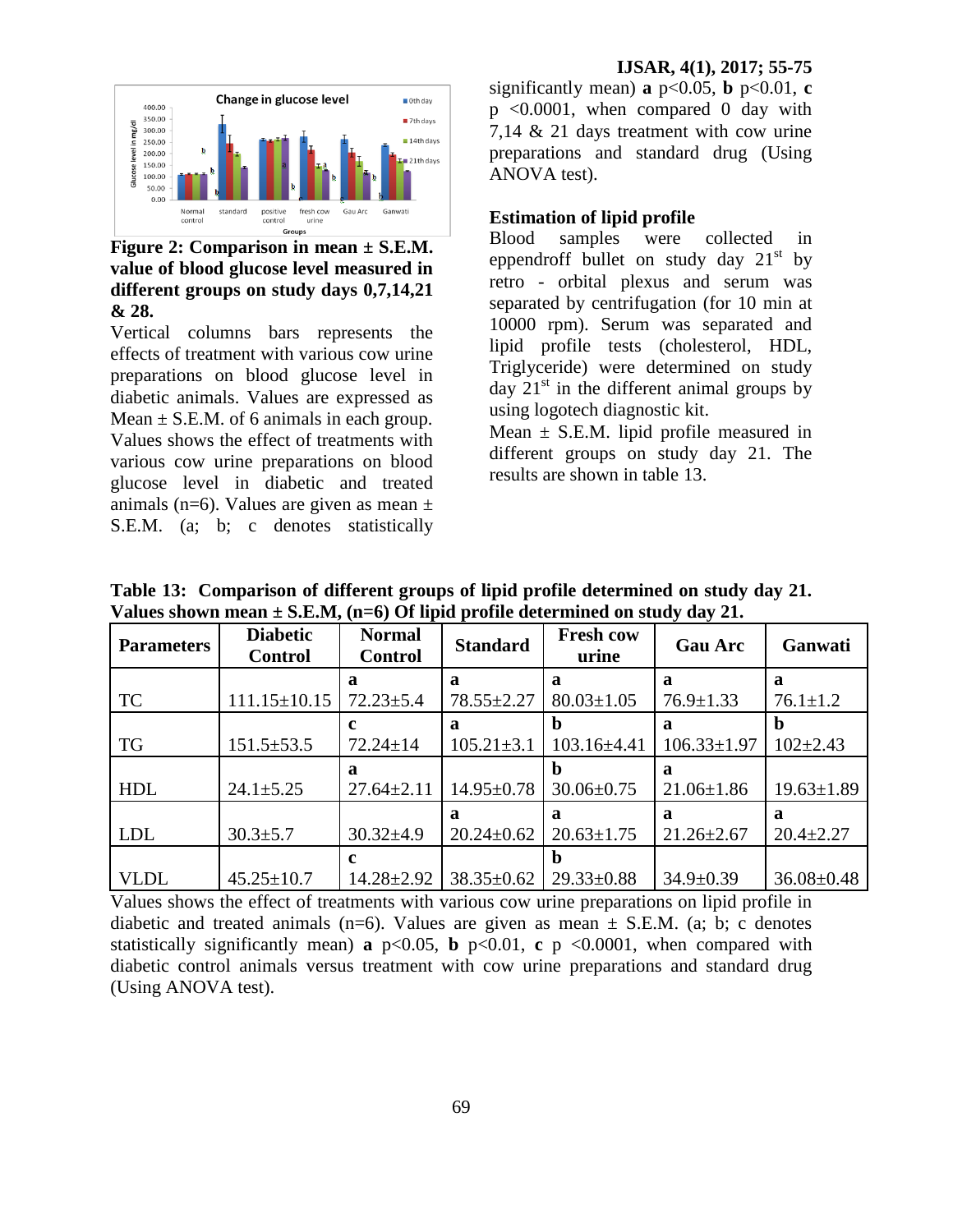

**Figure 3: Comparison in mean ± S.E.M. value of lipid profile level measured in different groups on study days 21.**

Vertical columns bars represents the effects of treatment with various cow urine preparations on lipid profile in diabetic animals. Values are expressed as Mean ± S.E.M. of 6 animals in each group. Values shows the effect of treatments with various cow urine preparations on lipid profile in diabetic and treated animals (n=6). Values

are given as mean  $\pm$  S.E.M. (a; b; c denotes statistically significantly mean) **a** p<0.05, **b** p<0.01, **c** p <0.0001, when compared with diabetic control animals versus treatment with cow urine preparations and standard drug (Using ANOVA test).

### **Estimation of liver and kidney function tests**

Blood samples were collected in eppendroff bullet on study day 21st by retro - orbital plexus and serum was separated by centrifugation (for 10 min at 10000 rpm). Serum was separated and liver and kidney function tests (SGOT, SGPT, Serum creatinine) were determined on study days 21st in the different animal groups by using logotech diagnostic kit.

**Table 14: Comparison in different groups of liver & kidney function tests determined on study days 21. Values shown mean ± S.E.M. n=6. of liver & kidney function tests determined on study day 21.**

| <b>Parameters</b> | <b>Diabetic</b><br><b>Control</b> | <b>Normal</b><br><b>Control</b> | <b>Standard</b>       | <b>Fresh cow</b><br>urine | <b>Gau Arc</b>   | Ganvati               |
|-------------------|-----------------------------------|---------------------------------|-----------------------|---------------------------|------------------|-----------------------|
| <b>SGPT</b>       | $93.8 \pm 4.4$                    | $29.5 \pm 3.0$                  | $29.7 \pm 1.77$       | $29.26 \pm 1.24$          | $28.15 \pm 1.01$ | $28.38 \pm 1.06$      |
| SGOT              | $80 \pm 1.4$                      | n<br>$29.4 \pm 1.7$             | ล<br>$34.08 \pm 1.15$ | $32.26 \pm 1.28$          | $31.86 \pm 1.35$ | a<br>$34.15 \pm 1.37$ |
| Creatinine        | $1.61 \pm 0.08$                   | a<br>$0.86 \pm 0.05$            | $0.78 \pm 0.05$       | a<br>$0.85 \pm 0.04$      | $0.75 \pm 0.02$  | $0.71 \pm 0.03$       |

Values shows the effect of treatments with various cow urine preparations on SGOT, SGPT & Serum creatinine in diabetic and treated animals (n=6). Values are given as mean  $\pm$  S.E.M. (a; b; c denotes statistically significantly mean) **a**  $p<0.05$ , **b**  $p<0.01$ , **c**  $p<0.0001$ , when compared with diabetic control animals versus treatment with cow urine preparations and standard drug (Using ANOVA test).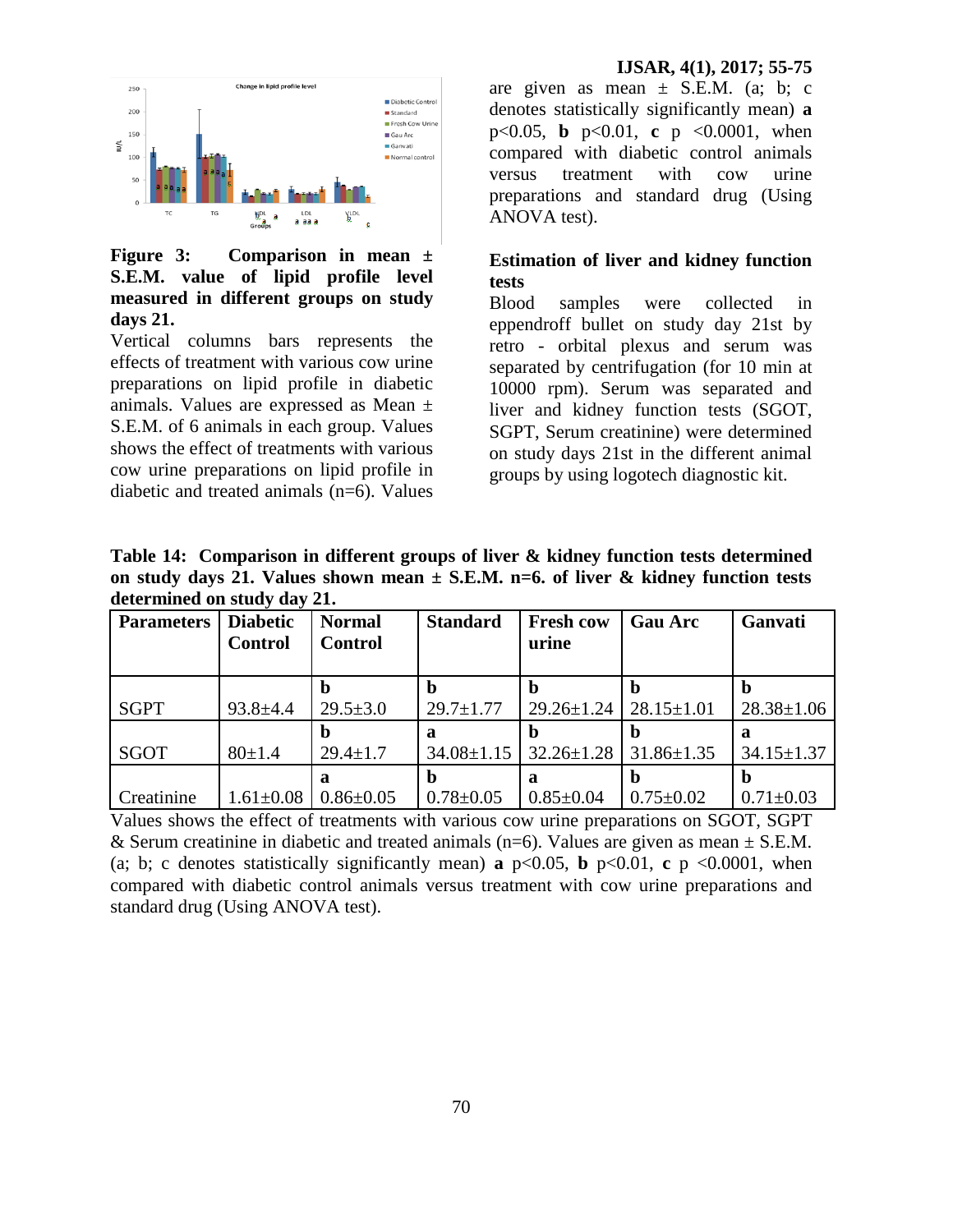

# **Figure 4 : Comparison in mean ± S.E.M. value of liver and kidney function tests measured in different groups on study days 21.**

Vertical columns bars represents the effects of treatment with various cow urine preparations on liver and kidney function tests in diabetic animals. Values are expressed as Mean  $\pm$  S.E.M. of 6 animals in each group.

Values shows the effect of treatments with various cow urine preparations on SGOT, SGPT & Serum creatinine in diabetic and treated animals (n=6). Values are given as mean  $\pm$  S.E.M. (a; b; c denotes statistically significantly mean) **a**  $p<0.05$ , **b**  $p<0.01$ , **c** p <0.0001, when compared with diabetic control animals versus treatment with cow urine preparations and standard drug (Using ANOVA test).



**Figure 5: Comparison in mean ± S.E.M. value of liver and kidney function tests measured in different groups on study days 21.**

Vertical columns bars represents the effects of treatment with various cow urine preparations on liver & kidney function tests in diabetic animals. Values are expressed as Mean  $\pm$  S.E.M. of 6 animals in each group.

Values shows the effect of treatments with various cow urine preparations on Serum creatinine in diabetic and treated animals  $(n=6)$ . Values are given as mean  $\pm$  S.E.M. (a; b; c denotes statistically significantly mean) **a** p<0.05, **b** p<0.01, **c** p <0.0001, when compared with diabetic control animals versus treatment with cow urine preparations and standard drug (Using ANOVA test).

### **Recording of body weight**

Body weight was taken before alloxan injection, on study days 0,7,14,21 and 28 by animal weighing balance.

Recordings of body weight are given in table no.15.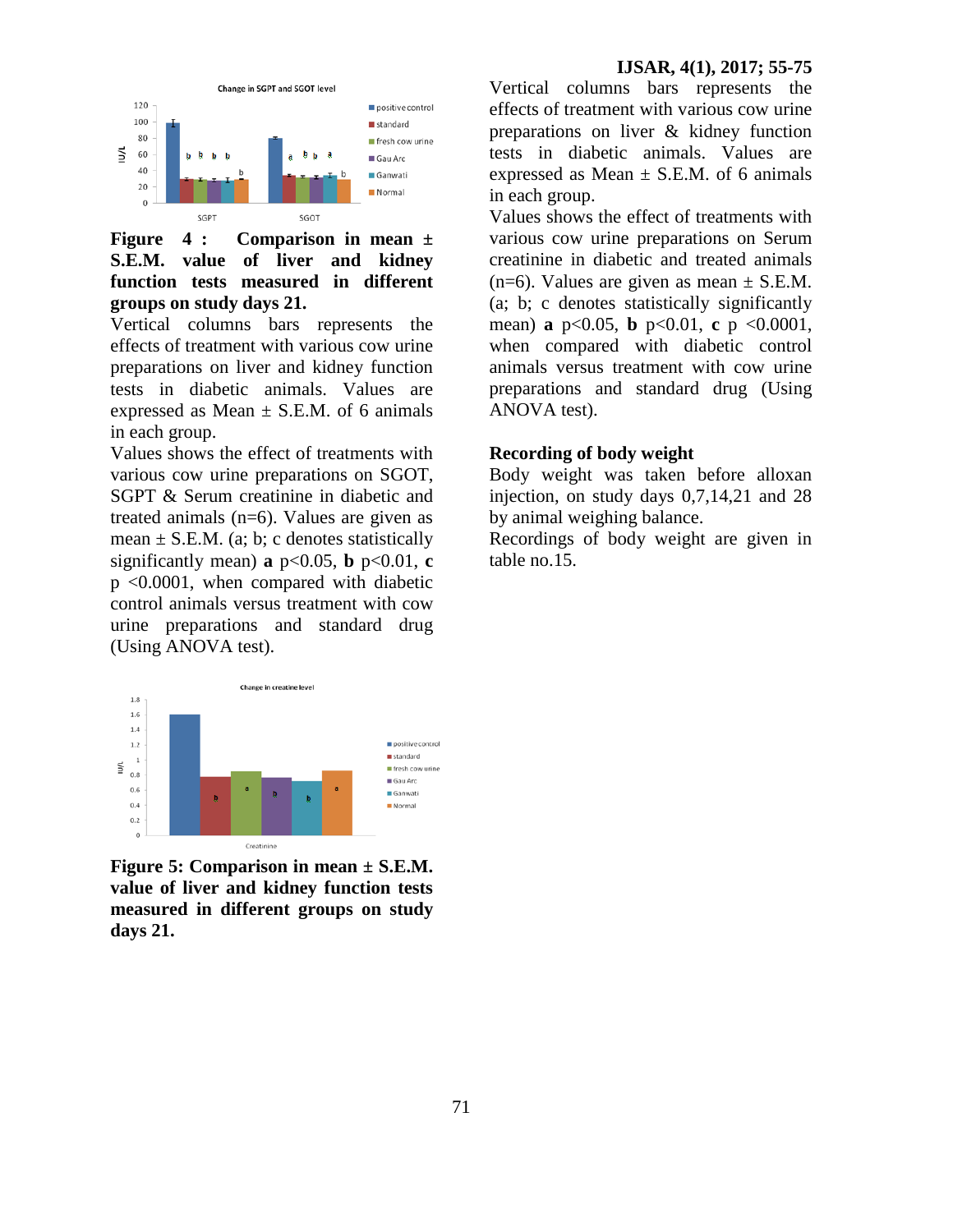**IJSAR, 4(1), 2017; 55-75**

| Table 15: Comparison in mean $\pm$ S.E.M. value of body weight recorded in different |  |  |  |  |
|--------------------------------------------------------------------------------------|--|--|--|--|
| groups on study days $0,7,14,21 \& 28$ .                                             |  |  |  |  |

| 0                         | - 97<br><b>Body</b>                                    |                                             |                   | <b>Treatment period</b> |                       | <b>After</b>                    |  |
|---------------------------|--------------------------------------------------------|---------------------------------------------|-------------------|-------------------------|-----------------------|---------------------------------|--|
| <b>Treatment</b><br>group | weight<br><b>Before</b><br><b>Alloxan</b><br>injection | <b>Before treatment</b><br>0 day<br>7th day |                   | 14th day                | 21th day              | treatment<br>28th<br>day        |  |
| Normal<br>control         | $177.33 \pm 6.03$                                      | $178.16 \pm 5.97$<br>$179.66 \pm 5.91$      |                   | $181.16 \pm 6.31$       | $182.33 \pm 6.1$      | 184.16±6.09                     |  |
| standard                  | $179.5 \pm 6.88$                                       | $161.16 \pm 5.3$                            | $162.16 \pm 5.19$ | $163.8 \pm 4.88$        | a<br>$164.66 \pm 5.0$ | $163.33 \pm 11.4$               |  |
| positive<br>control       | $173 \pm 5.73$                                         | 151.66±4.46                                 | 148.83±4.22       | $147+4.36$              | $138 + 5$             | $136 \pm 5$                     |  |
| fresh cow<br>urine        | $224.83 \pm 10.3$                                      | $186.66 \pm 5.9$                            | $189 \pm 5.76$    | a<br>$191.3 \pm 5.97$   | a<br>$205.5 \pm 6.56$ | $\mathbf{c}$<br>207.836.1       |  |
| Gau Arc                   | $207 \pm 6.58$                                         | $182.5 \pm 3.9$                             |                   | $189 \pm 3.9$           | a<br>$195.6 \pm 4.8$  | h<br>$198.5 \pm 4.99$           |  |
| Ganwati                   | $176.7 \pm 11.86$                                      | $145.7+9.23$                                | $148.3 \pm 9.0$   | $150.8 \pm 9.3$         | a<br>$158.2{\pm}9.7$  | $\mathbf b$<br>$160.8 \pm 10.0$ |  |

Values shows the effect of treatments with various cow urine preparations on body weight in diabetic and treated animals (n=6). Values are given as mean  $\pm$  S.E.M. (a; b; c denotes statistically significantly mean) **a**  $p < 0.05$ , **b**  $p < 0.01$ , **c**  $p < 0.0001$ . When compared 0 day with 7,14,21 & 28 days treatment with cow urine preparations and standard drug (Using ANOVA test).



# **Figure 6: Comparison in mean ± S.E.M. value of body weight recorded in different groups on study days before, 0,7,14, 21 & 28.**

Vertical columns bars represents the effects of treatment with various cow urine preparations on body weight in diabetic animals. Values are expressed as Mean ± S.E.M. of 6 animals in each group.

Values shows the effect of treatments with various cow urine preparations on body weight in diabetic and treated animals  $(n=6)$ . Values are given as mean  $\pm$  S.E.M.

(a; b; c denotes statistically significantly mean) **a** p<0.05, **b** p<0.01, **c** p <0.0001, when compared 0 day with  $7,14 \& 21$  days treatment with cow urine preparations and standard drug (Using ANOVA test).

### **Discussion**

Management o diabetes with the agents devoid of any side effects is still a challenge to the medical system. This has led to an increase in the demand for natural products with antihyperglycemic activity and fewer side effects. The cow urine preparations exhibited dosedependent antidiabetic property. The antidiabetic effect of these preparations at the dose of 5 ml/kg is even slightly higher then gliclazide 10 mg/kg. Our results are supporting its use as folklore medicine for the treatment of diabetes.

In present study blood glucose level was taken on study days  $0,7,14,21$  & 28 of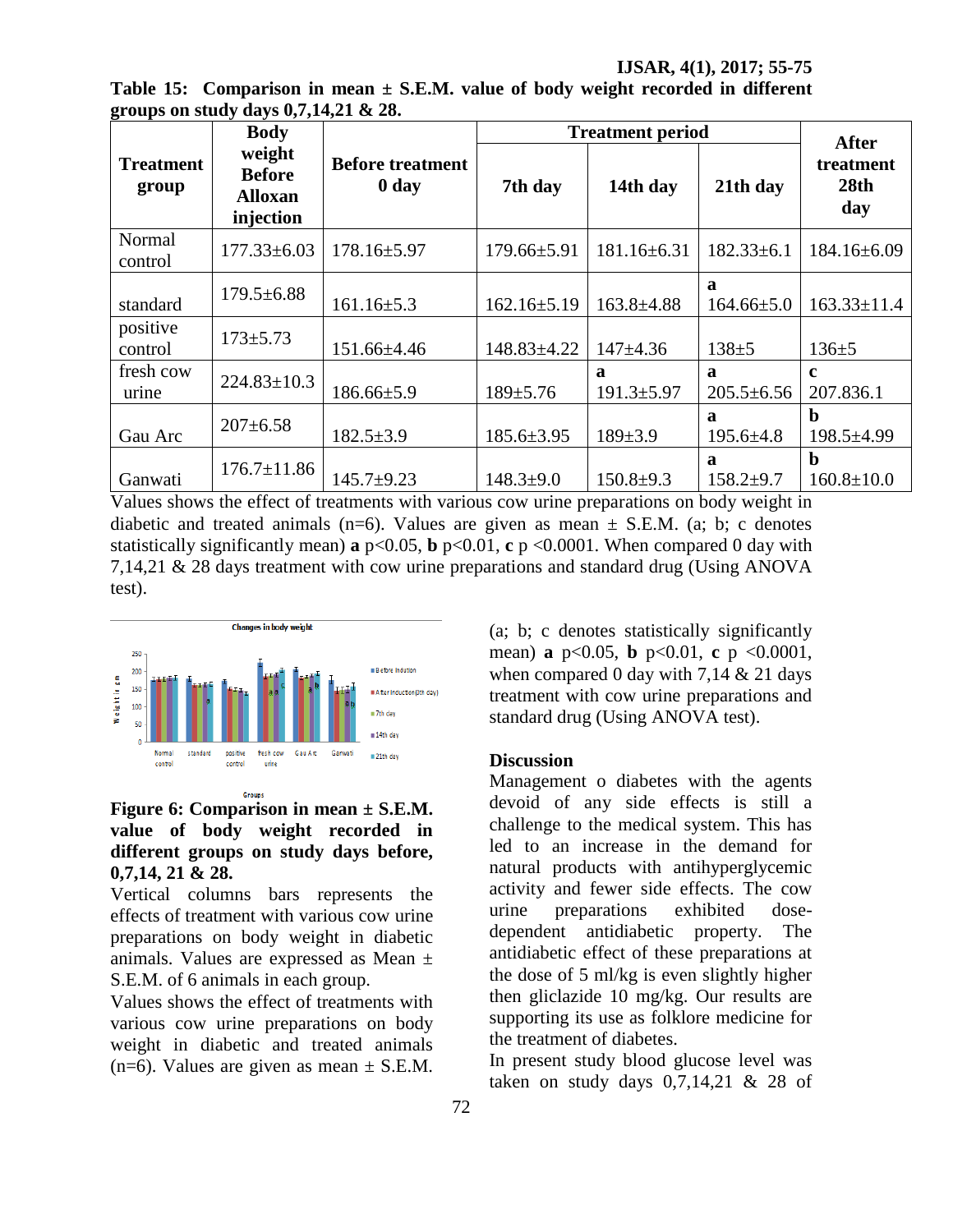different groups. Mean  $\pm$  S.E.M. blood glucose level values are shown in table-12. The anti-hyperglycemic effects of the cow urine preparations and gliclazide on the blood sugar levels of diabetic rats were shown in table-13. After daily treatment with cow urine preparations and gliclazide led to a dose dependent fall in blood sugar levels. The reduction of hyperglycemia were significant (p<0.01) on  $7^{\text{th}}$ ,14<sup>th</sup> & 21<sup>st</sup> days after treatment with the cow urine preparations, as compared with the day 0 observations. The antihyperglycemic effects exhibited by 5 ml/kg of cow urine preparations was slightly higher than that of gliclazide 10 mg/kg. Boden G. Front. Biosci, demonstrated for the first time induce insulin resistance in human in a dose dependent fashion. Lowring of plasma free fatty acid levels is accordingly effective in the treatment of insulin resistance in a mammal. It has now been found that administration of and effective amount of succinic acid or salt thereof to insulin resistant mammals is effective therapy for treating of insulin resistance. Lowering of plasma free fatty acid levels accompanies a lowering of pathologically elevated insulin and glucose levels that reflects and improving in insulin sensitivity.**[11-17]** Cow urine preparations contain succinic acid as observed in the study. Cow urine preparations were given a dose 5 ml/kg. The cow urine preparations as (1 ml) contain 0.39 mg i.e. 1.95 mg/kg. This amount of succinic acid show the antidiabetic activity in the study. The dose used of succinic acid in previous study is 5 mg/kg of body weight. Lipids play an important role in the pathogenesis of diabetes mellitus. **[18,19]** Hyperlipidemia is a recognized consequence of diabetes mellitus demonstrated by the elevated levels of tissue cholesterol, phospholipids and free fatty acids. **[24,25]** Diabetes-induced hyprtlipidemia is attributable to excess mobilization of fat from the adipose

tissuee due to the under utilizations of glucose. The abnormal high concentration of serum lipids in diabetes is mainly due to the increase in the mobilization of free fatty acids from the peripheral depots since insulin inhibits the hormone sensitive lipase. On the other hand, glucagons, catecholamine, and other hormones enhance lipolysis. The level of serum lipids is usually raised in diabetes and such an elevation represents a risk factor for coronary heart disease. The levels of serum cholesterol and triglycerides were raised in diabetic rats but which lowered significantly with the treatment of cow urine preparations. It indicates that the cow urine preparations are more useful in the treatment of diabetes as it has hypolipidemic effect. Moreover, its hypolipidemic effect could represent a protective mechanism against the development of atherosclerosis, which is usually associated with diabetes. The levels of HDL cholesterol were significantly increased in the groups treated with cow urine preparations. The levels of SGOT, SGPT and Serum creatinine were increased very were increased in diabetic rats as compared with normal control rats. **[20-23]** Treatment with cow urine preparations reduced the SGOT, SGPT and Serum creatinine very significantly decreased  $(P<0.05)$ , when compared with the diabetic control group. The findings indicate that these preparations may have hepatoprotective effects and could be effective therapy for both diabetes and hepatotoxicity. The effects of the cow urine preparations on body weight in the alloxan-induced diabetic rats are shown in [Table 14]. The results of the body weight analysis indicate that the body weight of the untreated diabetic rats was found to be significantly (P<0.05) decreased when compared with the normal control group. The body weight

was slightly increased in the normal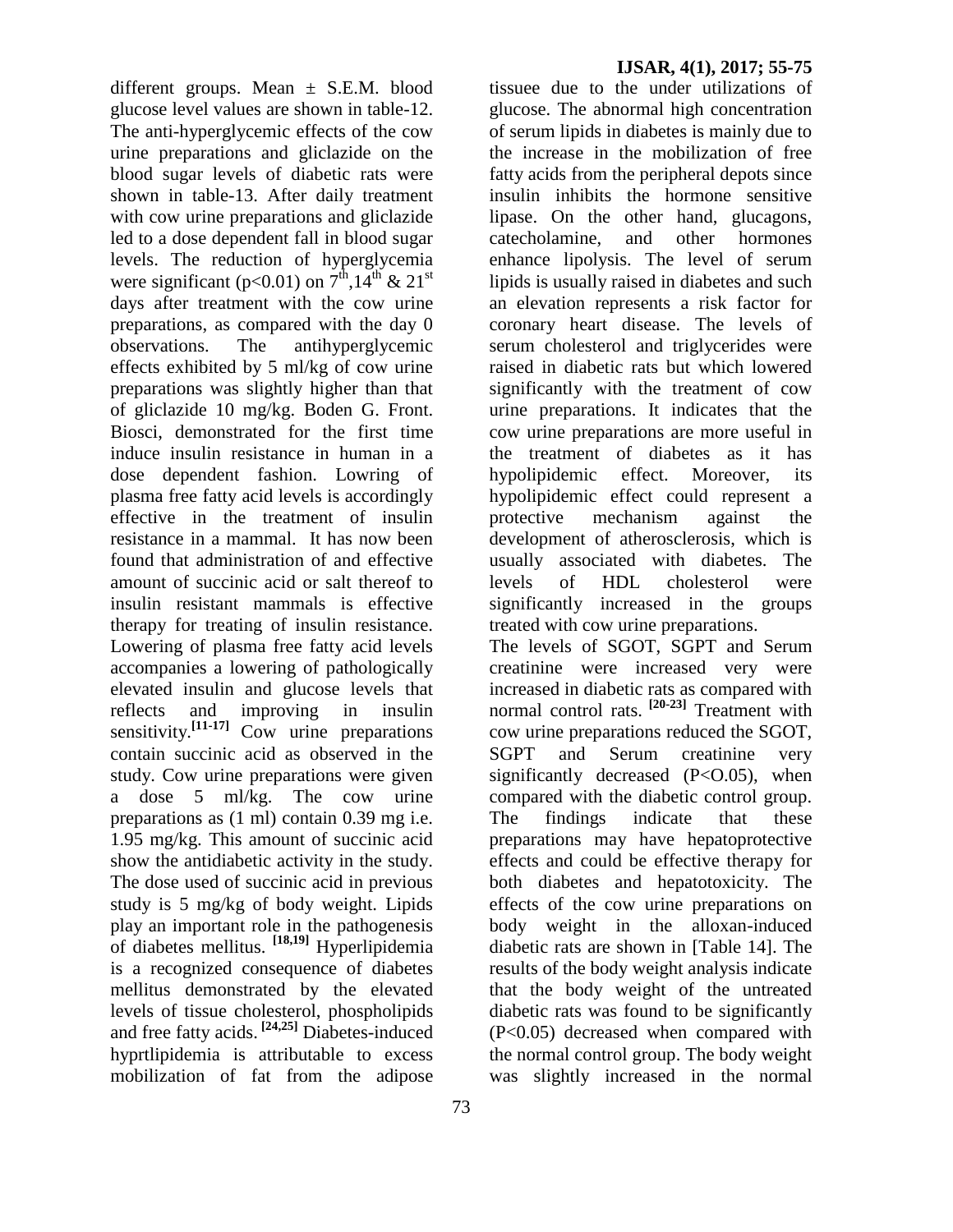control group compared to initial weight. Treatment with cow urine preparations and glyclazide prevented reduction in body weight and the weight was increased after the treatment. This shows that cow urine preparations increase body weight reduced due to diabetes and this may help to maintain normal body weight.

### **Conclusion**

The cow urine preparations have significant hypoglycaemic effect in alloxan induced diabetic rats. Cow urine preparations also lowers hypertriglyceridemia and hyperlipidemia in alloxan induced diabetic rats. There were significant improvement in the animals in lowering blood glucose level. The reduction of hyperglycemia were significant (P<O.01) on  $7<sup>th</sup>$ ,  $14<sup>th</sup>$ , and  $21<sup>th</sup>$ days after treatment with the cow urine preparations*,* as compared with the 0 day observations. The reduction of hyperglycemia was significant comparable with the standard gliclazide. The levels of serum cholesterol and triglycerides were increased very significantly and the levels of HDL were decreased in diabetic rats as compared with normal control rats. Cholesterol and triglycerides level were decreased in the cow urine preparations treatd groups at the dose of 5ml /kg as compared with diabetic control group. HDL levels were increased in diabetic rats treated with cow urine preparations as compared with diabetic control group. Effect of cow urine preparations specially fresh cow urine have more significant reduction in lipid profile (TG, TC, LDL) & increase in HDL-Cholestrol than standard gliclazide. The present work has detected that cow urine preparations were contained succnic acid that administration of and effective amount of succinic acid or salt thereof to insulin resistant mammals is effective therapy for treating of insulin resistance. The levels of SGOT, SGPT and

Serum creatinine were increased in diabetic rats as compared with normal control rats. Treatment with cow urine preparations reduced the SGOT, SGPT and Serum creatinine very significantly decreased  $(P<0.01)$ , when compared with the diabetic control group. From findings of present study we can conclude that cow urine and its preparations could be effective in treating diabetes, arthrosclorsis, hyperlipidaemia, hepatic & renal toxicity.

### **References**

- 1. [http://www.wikipedia.org/wiki/Diabete](http://www.wikipedia.org/wiki/Diabetes_mellitus%20accessed%20on%2019/07/2009) s mellitus accessed on 19/07/2009.
- 2. Boynes JW. Role of oxidative stress in development of complication in diabetes. Diabetes 1991; 40: 405–411.
- 3. Cotran; Kuniar, Collins . Robbins Pathologic Basis of Disease. Philadelphia: W.B Saunders Company 1998; 350-54
- 4. Tripathi K.D. Essential of Medicinal Pharmacology fifth edition JP brothers Medical Publisher (P) Ltd. New Delhi. Page no. 240.
- 5. Varley H, Gowenlock AH, BELL M. In practical clinical Biochemistry 1980; I: 397-399.
- 6. [http://www.ethnoleaflets.com/leaflets/di](http://www.ethnoleaflets.com/leaflets/diabetes.htmaccessed%20on%2023/08/2009) [abetes.htmaccessed on 23/08/2009.](http://www.ethnoleaflets.com/leaflets/diabetes.htmaccessed%20on%2023/08/2009)
- 7. Rang H.P. Dale M.M. Ritter J.M. Pharmacology. V edition 2003 Page No. 380.
- 8. [http://www.yogesandesh.org/articles/36](http://www.yogesandesh.org/articles/36/1/cow-urien-can-cure-Many-Diseases/) [/1/cow-urien-can-cure-Many-](http://www.yogesandesh.org/articles/36/1/cow-urien-can-cure-Many-Diseases/)[Diseases/P](http://www.yogesandesh.org/articles/36/1/cow-urien-can-cure-Many-Diseases/)age1. htm1. accessed on 30/07/2009.
- 9. cow urine: principles & applications available at [http://www.hkrl.com/](http://www.hkrl.com/%20cowurine.html)  [cowurine.html](http://www.hkrl.com/%20cowurine.html)
- 10. http://www.sciencedirect.com/science? \_ob=ArticleURL&\_udi=B6T36- 449TKBX-M1&\_user=10&\_coverD... 04/27/10